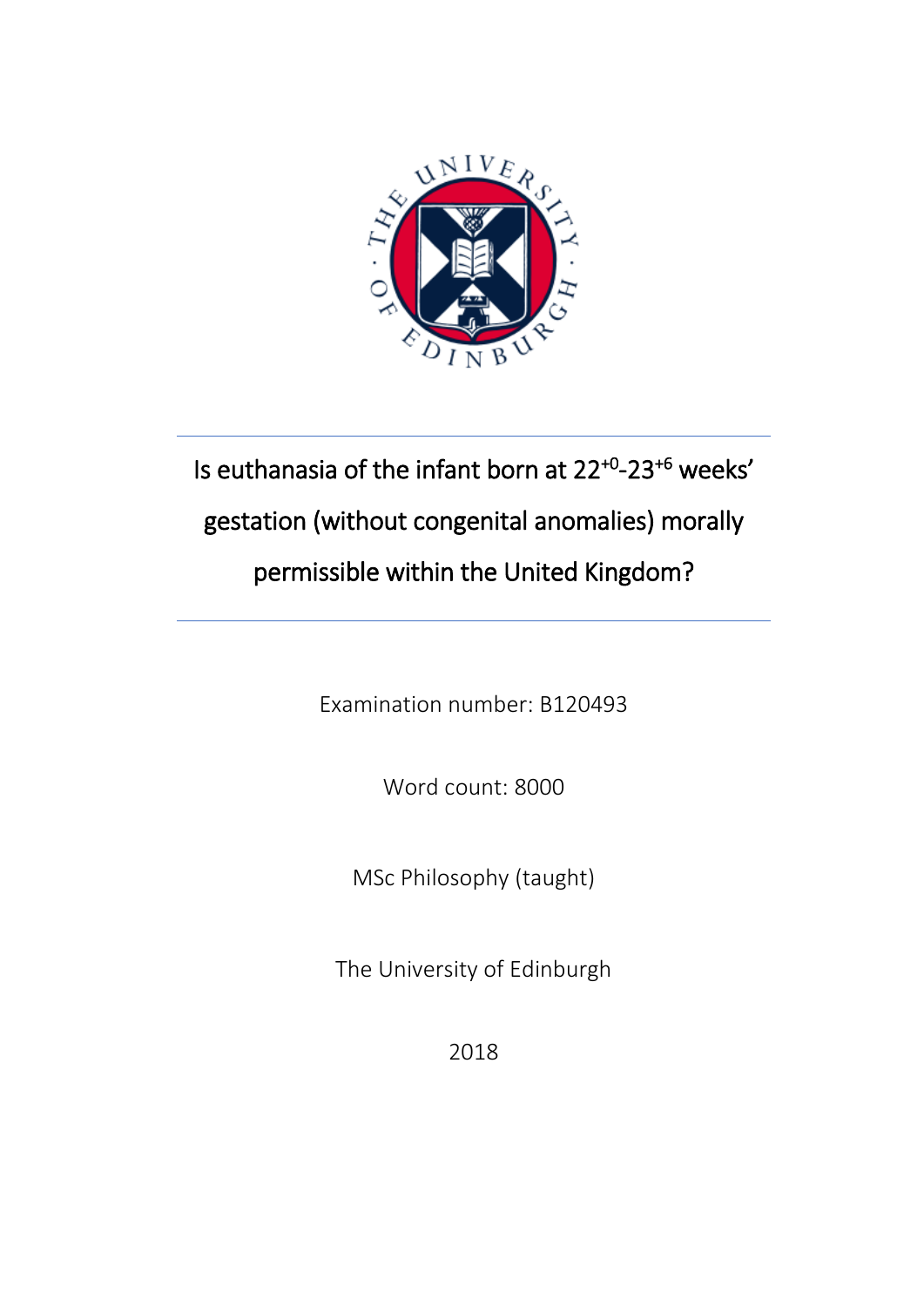## Table of Contents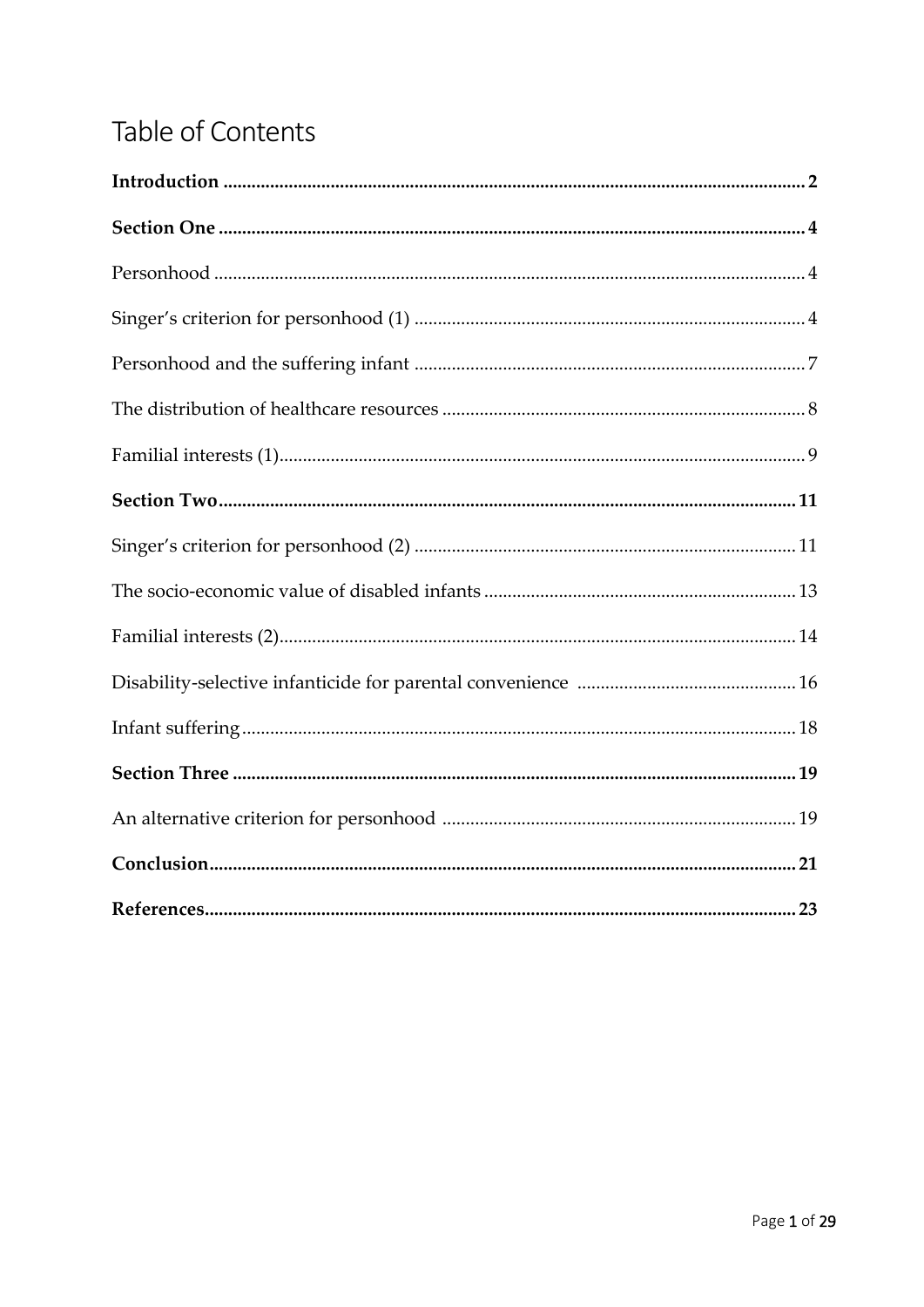### Introduction

**.** 

Modern biomedical technology provides the ability to sustain the lives of extremely premature infants<sup>1</sup> (EPIs) that would have died soon after delivery only decades ago (Roberts, Cronin, and Todres, 2001: 294). This ability has transformed the landscape of moral decision-making in neonatology. The infant (without congenital anomalies) born at ≥24<sup>+0</sup> weeks' gestation is legally considered viable<sup>2</sup> within the United Kingdom (UK); accordingly, that infant will receive the entire armamentarium of neonatal intensive care. However, infants born on the cusp of legal viability (22+0-23+6 weeks' gestation) bear no legal entitlement to this care and withholding treatment from these infants is a widely accepted medical practice (BBC, 2010; Lantos and Meadow, 2006: 109). Acceptance of passive euthanasia under this condition is dictated largely by the overall inverse relationship between gestational age at birth and risk of morbidity<sup>3</sup>. This acceptance has become one of the great ethical controversies of the 21<sup>st</sup> century, amplified by the theory that periviability within developed countries now sits at 22+0 weeks' gestation, and physicians' unwillingness to actively treat EPIs based on their poor prognosis is impacting statistical outcomes of prematurity and therefore skewing our knowledge of viability (Smith et al., 2012). In 1990, Japan reduced its legal threshold of viability to  $22^{+0}$  weeks' gestation in accordance with this theory (Sakota, 2012: 218; Terao, 2012: 209). Since the 1960s, paediatricians have sought the moral analysis of philosophers to help resolve the ethical quandaries innovative neonatal technology has brought with it (Lantos and Meadow, 2006: 37). Here we find another question raised: Is euthanising an EPI morally permissible because she bears long-term prognostic uncertainty? If not, the UK's legal limit of viability ought to be reduced to 22+0 weeks' gestation to reflect this.

<sup>1</sup> An infant born at <28+0 weeks' gestation is defined as *extremely premature* (World Health Organisation, 2018).

<sup>2</sup> Viability is often defined as the gestational age at which there is ≥50% chance of extrauterine survival (Glass et al., 2015). Legal abortions are available at <24+0 weeks' gestation in England, Wales and Scotland, as this is the point at which the foetus becomes legally viable (Abortion Act 1967: 1a; House of Commons, 2007: 13). Reducing the legal limit of viability will impact abortion policy; however, the arguments for and against this outcome are too large to discuss within this paper.

<sup>&</sup>lt;sup>3</sup> Morbidities often associated with extreme prematurity include cognitive and physical types, such as: cerebral palsy, chronic lung disease, severe visual and/or hearing impairment, attention deficit hyperactivity disorder, and cognitive developmental delay (Church, Cavanagh, and Shah, 2016; Glass et al., 2015).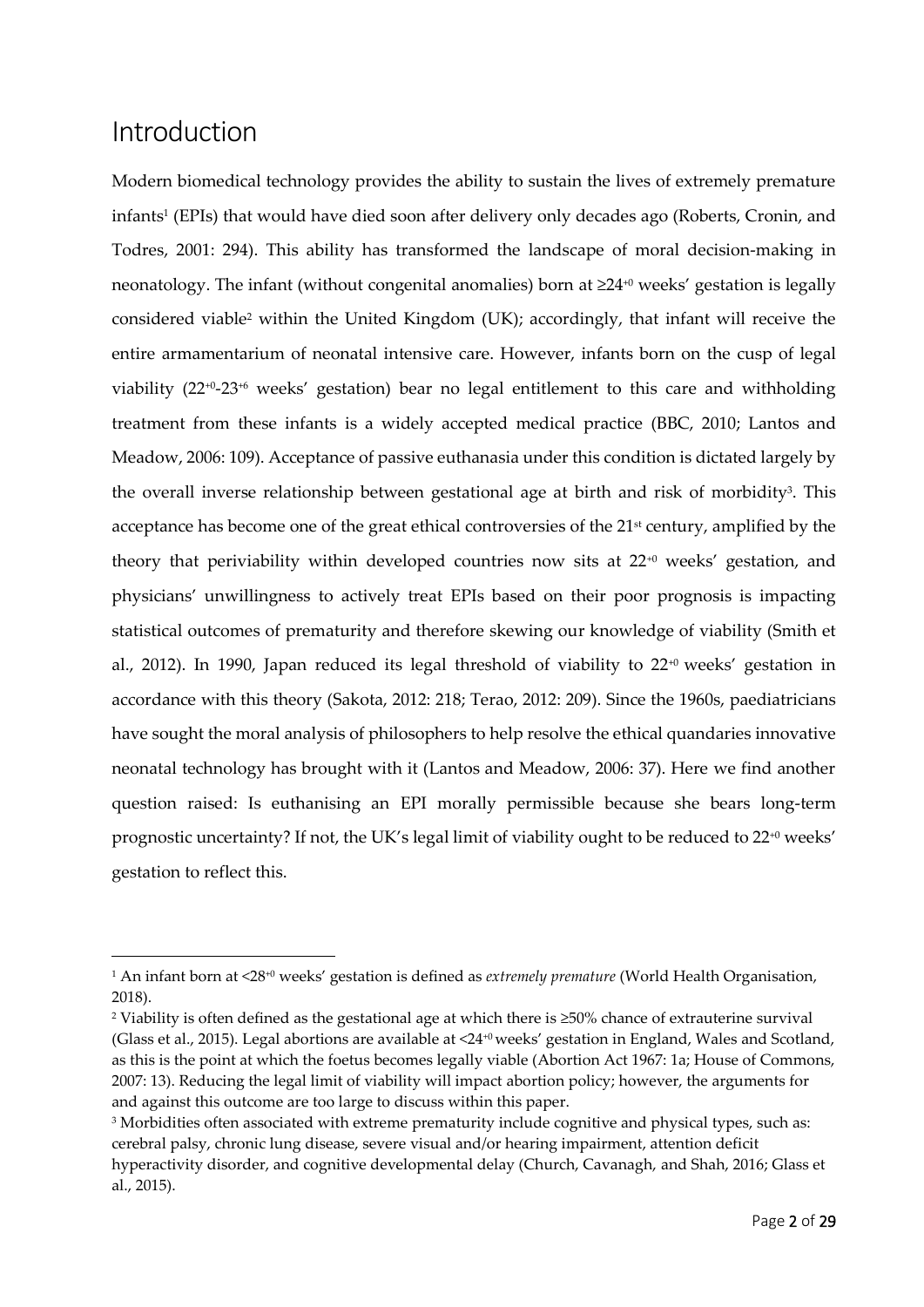The contemporary moral philosopher Peter Singer (2017; Singer and Kuhse, 2002) has addressed the ethics surrounding medical infanticide within developed countries. Singer argues that infanticide is equivalent to preventing a person from existing, as opposed to killing a person. This claim is built on a simple dictum: that the infant is not a person, therefore her life does not bear the same moral value as that of the average older child or adult. Singer conjoins this thesis with other factors that he feels negate an infant's entitlement to life to argue that her euthanasia is ethically permissible under certain conditions; such conditions include being in a state of suffering, disabled, and/or unwanted by parents. As neonates born at  $22^{+0}$ - $23^{+6}$  weeks' gestation suffer via commonplace practices within the Neonatal Intensive Care Unit (NICU) and are likely to bear morbidities as an outcome of their extreme prematurity, Singer's thesis is applicable to this group. By *Section One* of this paper I outline Singer's philosophies concerning the treatment of these infants.

Within *Section Two* I address Singer's arguments, to which I raise a set of criticisms and defend the moral worth of EPIs. I reject Singer's definition of personhood on the premise that it is radically chauvinistic and denigrates the existence of a vast number of human beings who have the potential to become valuable members of both their families and society. Further, society's dehumanisation of the infant and acceptance of infanticide for the sake of parental convenience could have dire consequences for the overall well-being of parents who adopt this ideology, their children, and disabled members of society. I agree that medical infanticide is acceptable in instances where an infant is in constant physical pain as an outcome of an ongoing medical condition, but as the EPI without congenital anomalies is not subject to this, this concept does not apply to her.

I believe that a good criterion for personhood should not be based on a list of psychological properties. By *Section Three* of this paper I put forward an alternative criterion based on an individual's capacity to bestow goodness on the world, as I feel that there should be an inverse relationship between this capacity and worthiness of moral consideration. This criterion ascribes person status to a much wider group than Singer's (including those neonates born on the cusp of legal viability), and accordingly an entitlement to legal protection.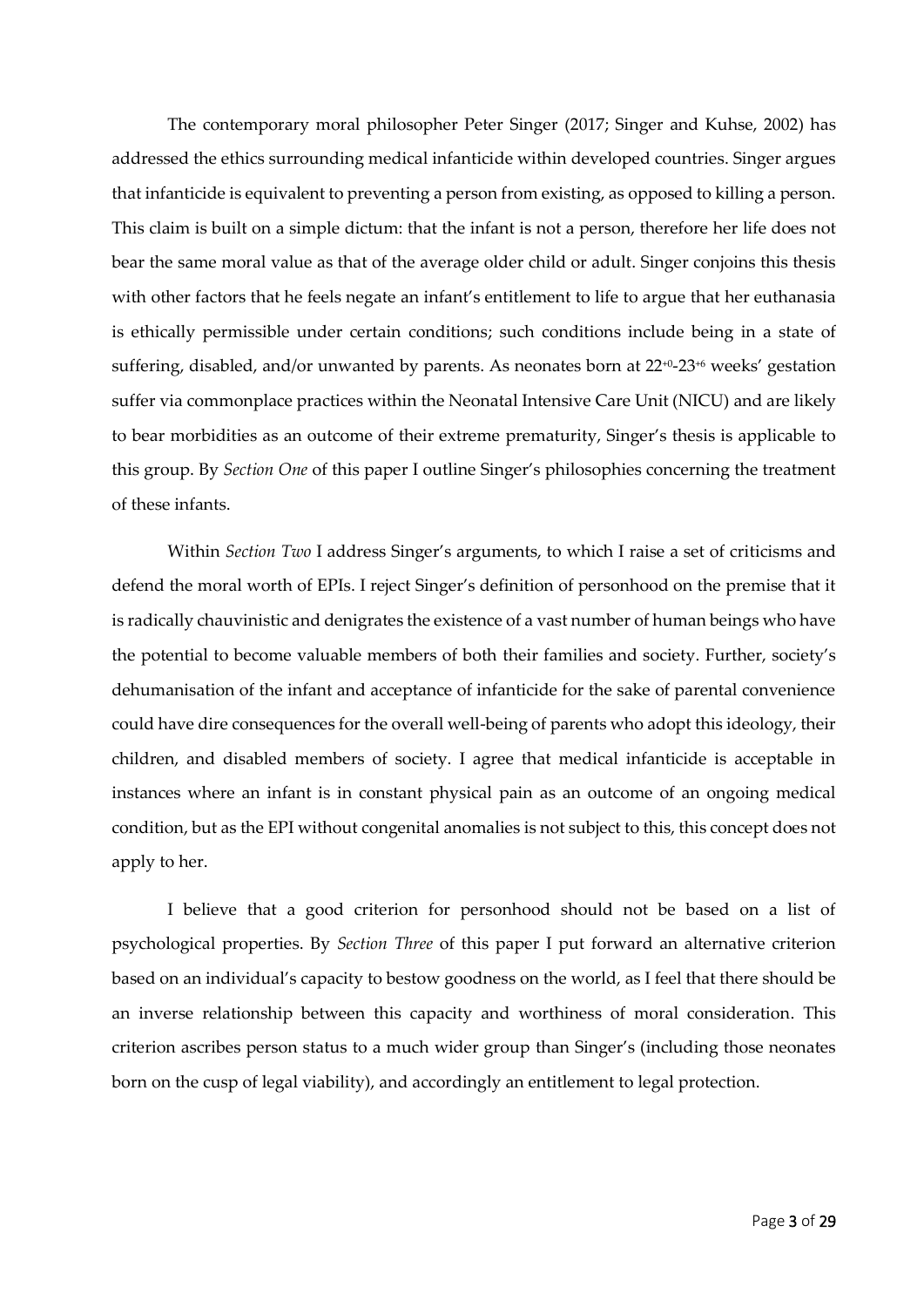### Section One

#### Personhood

Metaphysically, *personhood* is a term that has stirred much debate amongst those philosophers concerned with bioethics and has acquired a plethora of definitions (Cranford and Smith, 1987; Frankfurt, 1971; Raz, 2006; Watson, 1987), with some bearing great respect within both philosophical and wider communities. Person status is a privilege as it commonly equates to a greater entitlement to moral consideration than those lacking it. During the 1920s and 1930s in North America, both physically and mentally disabled people had minimal protection as they were not viewed as deserving of it. These individuals were institutionalised to maintain segregation, sterilised via a legal eugenics programme, and generally demonised (Jensen-Moulton, 2012: 130-131; Snyder and Mitchell, 2006: x). Whilst the term *person* may not have been symbolic of higher worthiness of moral consideration at the time, this historical excerpt is phenomenological evidence of how human life is not always considered to be of absolute value; being biologically human does not necessarily mean that one bears qualities associated with humanness. The disparity created between these two groups on the premise of moral worth bears a strong likeness to how the term *person* might be utilised today. In present times we may infringe on a murderer's prima facie right to be treated as a person (for instance where capital punishment is sanctioned) by considering their criminal actions on trial and concluding that they lack qualities necessary to maintain person status. Thus, they are deemed less worthy of moral consideration than the average human. It is important that the philosophical community explicates the concept of personhood so that the best definition may be relayed to the wider population, and sentient beings treated in accordance with their true moral value.

#### Singer's criterion for personhood (1)

**.** 

Within *Practical Ethics* (2017: 73-83) Singer constructs a definition of *personhood*, building his thesis on Joseph Fletcher's (1972) definition of *humanhood<sup>4</sup>* (which is not based on biology), and John Locke's ([1690] 1836: 225) *theory of personal identity*, which claims that a person is: *a thinking* 

<sup>4</sup> The theologist Joseph Fletcher (1972: 1-2) compiled a list of *Indicators of Humanhood*. This criterion includes: an Intelligence Quotient ≥40, self-awareness, self-control, a sense of time, and a sense of continued existence.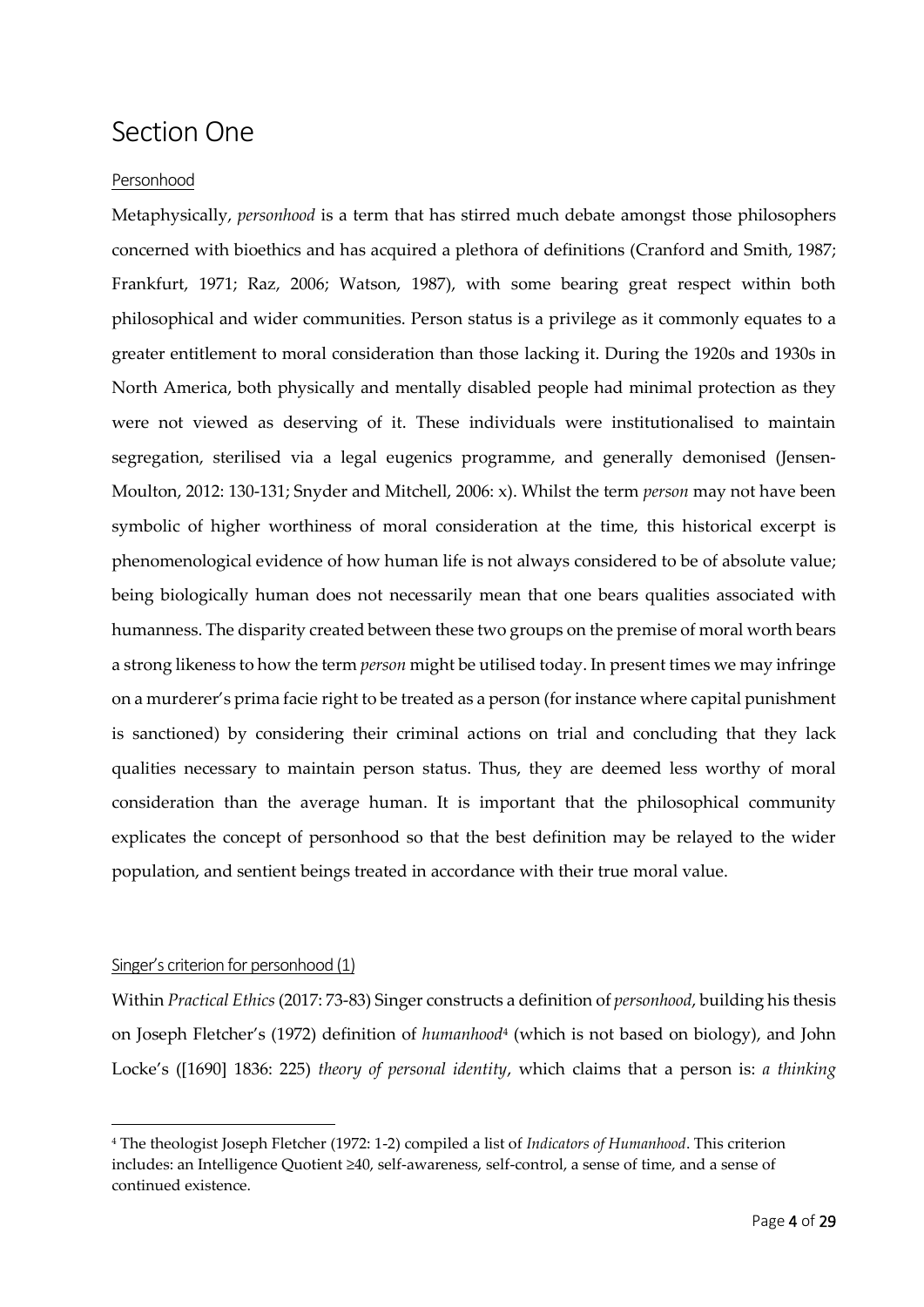*intelligent being that has reason and reflection and can consider itself as itself, the same thinking thing, in different times and places.*

Locke's definition selects two crucial criteria for personhood: *rationality* and *self-awareness*, as the heart of the notion. Singer adopts these criteria; however, he does not follow Locke ([1690] 1836: 24-29) in granting the same degree of moral consideration to the human being when she is considered in distinction from the person. For Singer, beings with the most moral value (and therefore an entitlement to life) conform to his criterion for personhood, something the neonate does not. Hence, Singer's criterion for personhood is central to his thesis that infanticide is morally permissible under a broad set of circumstances. Singer (2017: 75-83) outlines four characteristics that he feels a person ought to have; these characteristics delineate why it is worse to kill persons than non-persons, arguing for a two-tiered morality between these groups.

The first characteristic is *self-consciousness*: being aware of oneself as a distinct entity existing over time (Singer, 2017: 76). From this characteristic the second stems: having *forwardlooking desires*; Singer (2017: 77-78) relies on utilitarianist narratives to justify this posture. The classical hedonistic utilitarian<sup>5</sup> might argue that if a person thinks that they are likely to be killed at any moment and against their wishes, that person's present existence will be fraught with consternation. By allowing a policy of homicide, we negatively impact the happiness of living persons. The hedonistic utilitarian can therefore defend a ban on killing those with forwardlooking desires as it enables the contentment of people who would otherwise worry that their life might be ended much sooner than they had initially anticipated (Singer and Kuhse, 2002: 152). Neonates are *merely conscious*(Singer, 2017: 85), and therefore not afraid of dying via a policy of infanticide, as they do not have the mental capacity to understand such a policy or fear death. If a policy of infanticide were implemented, no person would fear her own death as the policy would be clearly aimed at infants.

*Preference utilitarianism* judges actions by their propensity to gratify preferences made with full exposure to the relevant facts, and therefore maximise utility via a method of critical moral reasoning (Hare, 1981: 101-105). However, in life one cannot usually foresee all the complexities of significant choices, and there may be additional factors that prevent the best

**.** 

<sup>5</sup> *Classical hedonistic utilitarianism* judges actions by their tendency to maximise joy and minimise pain or misery (Singer, 2017: 76).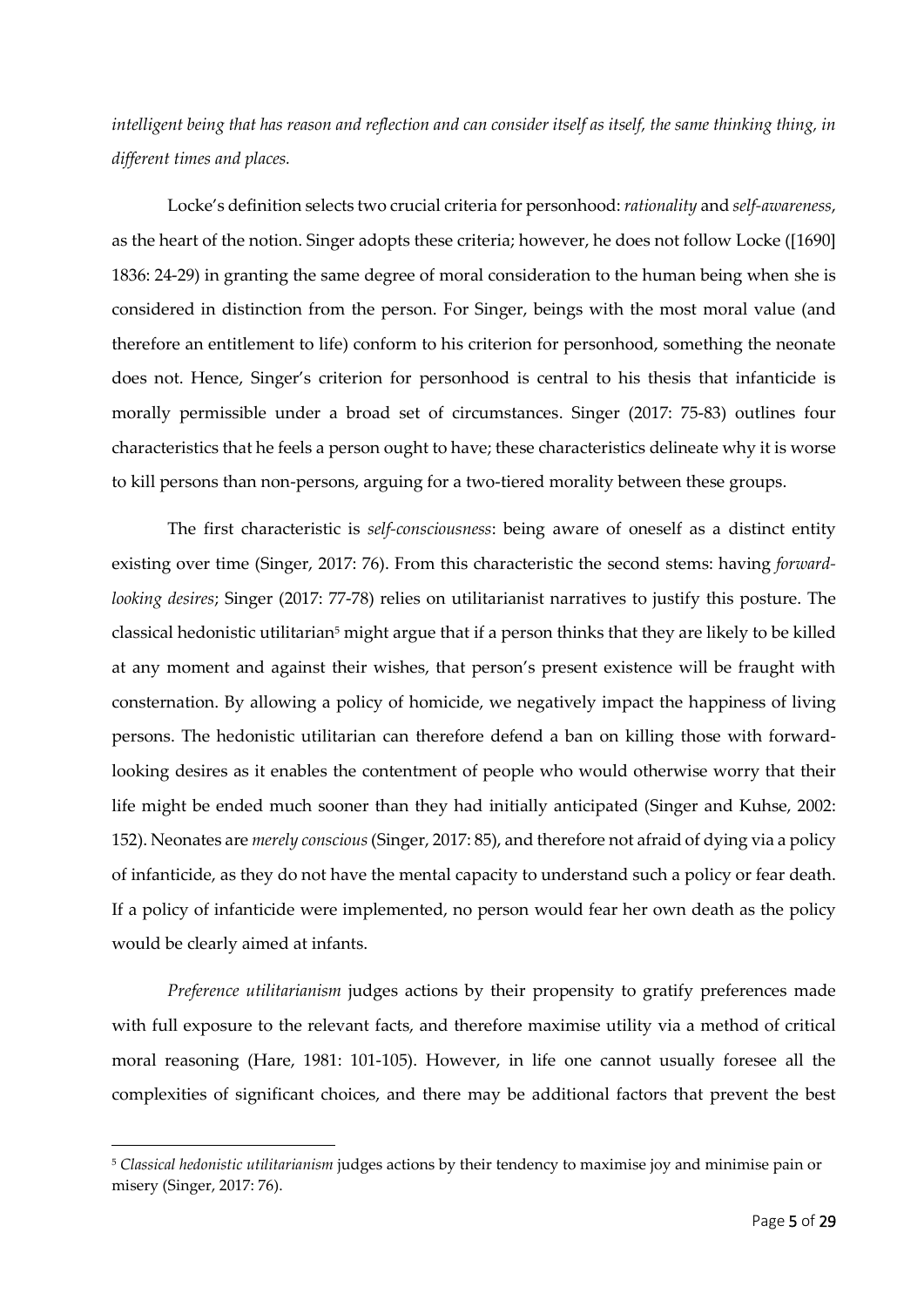verdict from being made (such as being hurried to make a decision or having rationality compromised by emotion). Thus, it can be highly impractical to try to calculate the outcomes of every important moral decision. Accordingly, Hare (1981: 101-105) asserts that society should adopt broad moral principles that history has shown to be generally conducive to producing the best outcomes. Critically, one can conceive of circumstances where better consequences would flow from acting against this type of principle. However, Hare argues that people will do better *overall* if they adhere to relevant well-guided intuitive principles when making morally significant decisions. For preference utilitarians, wrong is done when a preference has been thwarted, such as the preference to live. Further, killing the individual who is extremely futureorientated in her preferences, with desires and plans, will violate the most significant preferences she has, and disregard any efforts made throughout life for the sake of her desires (Singer, 2017: 77-80). Hence, from a preference utilitarian perspective, respecting the lives of individuals with forward-looking desires should be among these broad intuitive principles. The neonate lacks a sense of futurity and therefore does not have any preferences about her continued existence; this characteristic does not apply to her.

Singer's (2017: 81-83) third characteristic is the *desire to continue living*, for which he leans heavily on Michael Tooley's works *Abortion and Infanticide* (1972, 1983) for support. Tooley (1983) claims that to have a right to life, one must have the capacity to conceive of herself as existing over time, and is of such a kind that it can now be in her interests that she continues to exist. Continued existence cannot be in the interests of an infant, as she is not a temporal being with the desire to live; she is not conscious of any potential future existence and therefore cannot envisage it. Tooley and Singer agree that the retrospective attribution of an interest in living to the infant is erroneous; due to the phenomenon of infantile amnesia there is no mental link between the person and their infant-self *and in this crucial sense we are not, and never were [infants]*  (Singer and Kuhse, 2002: 241). It then follows that the infant is less worthy of a continued existence than the person who values it.

The final characteristic is *autonomy*. Singer (2017: 83-84) endorses a form of thought associated with Kantian ethics<sup>6</sup>, by which respect for autonomy is a rudimentary moral principle.

**.** 

<sup>6</sup> Kant ([1798] 2007: 239) argued that as *the human being can have the representation "I"*[, this] *raises him infinitely above all other beings on Earth.*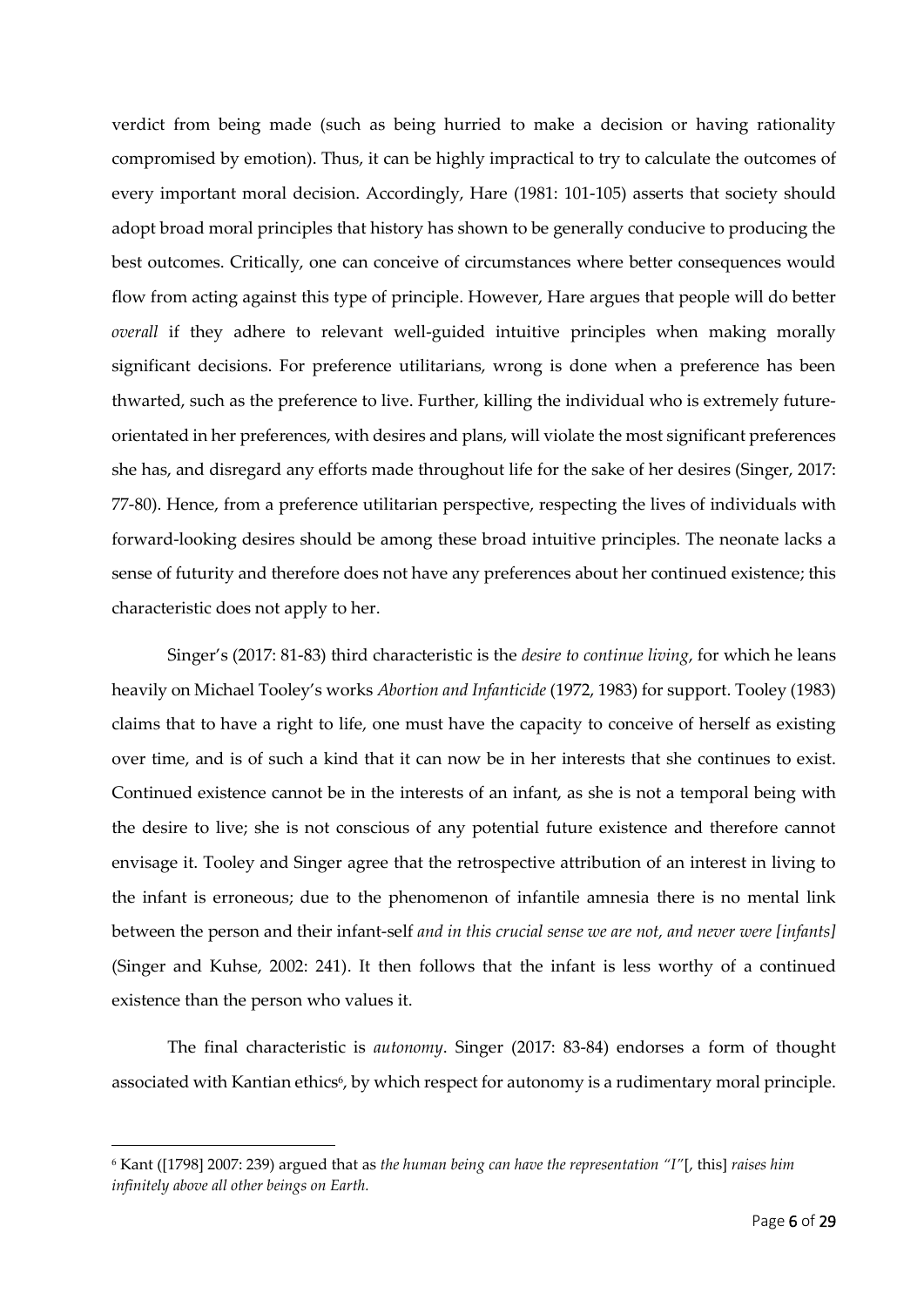Rational and self-aware beings have autonomy, and can therefore self-govern, choosing to live via their understanding of the difference between dying and continuing to live. As this choice is the most fundamental personal decision one can make (as all other choices depend upon it), ending the life of an individual who does not wish to die is the gravest possible violation of that individual's autonomy. The neonate is thoroughly governed by heteronomy, therefore this characteristic does not apply to her.

As neonates cannot exhibit any of these four characteristics, Singer concludes that they should not be ascribed person status. On Singer's (2017: 103) model, the loss of life of any infant is less morally significant than that of an older child or adult, to the extent that her death literally cancels out her life precisely because she cannot reflect on either. This indicates that infanticide is morally permissible if the hedonistic utilitarian calculus indicates that the infant's death will serve a larger good than her life, for instance if her death benefits her family or society.

#### Personhood and the suffering infant

If Singer's posture on personhood is to become normative, it has far-reaching consequences for our treatment of the infant born on the cusp of legal viability. Singer (2017: 50) believes that we must treat *all* sentient beings on the strict hedonistic utilitarian calculus of pain versus pleasure. In NICU, the EPI (regardless of whether she has morbidities) will encounter uncomfortable medical tests and needle sticks so that her health may be monitored (Harvard Medical School, 2011: 2), and she cannot be held due to epidermal fragility (Jurica et al., 2016: 24); her limited interests which include being comfortable and comforted cannot be attended to adequately (Singer and Kuhse, 2002: 241). As the death of the infant suffering under these conditions does not conflict with her desires *and* ends her suffering, Singer asserts that euthanising her is ethically permissible.

Proponents of the sanctity of human life may hold that as many infants born at  $22^{+0}$ -23<sup>+6</sup> weeks' gestation bear the capacity to develop the intrinsic properties constituting personhood, life-sustaining treatment is in their best interests. To this, Singer and Kuhse' (2002: 240-241) response is that the potential personhood of the neonate is irrelevant if she is suffering. The infant is not a continuing mental-self, and is therefore distinct from the future person, bearing no interest in her continued existence. The fundamental issue should be the *best interests* of the infant,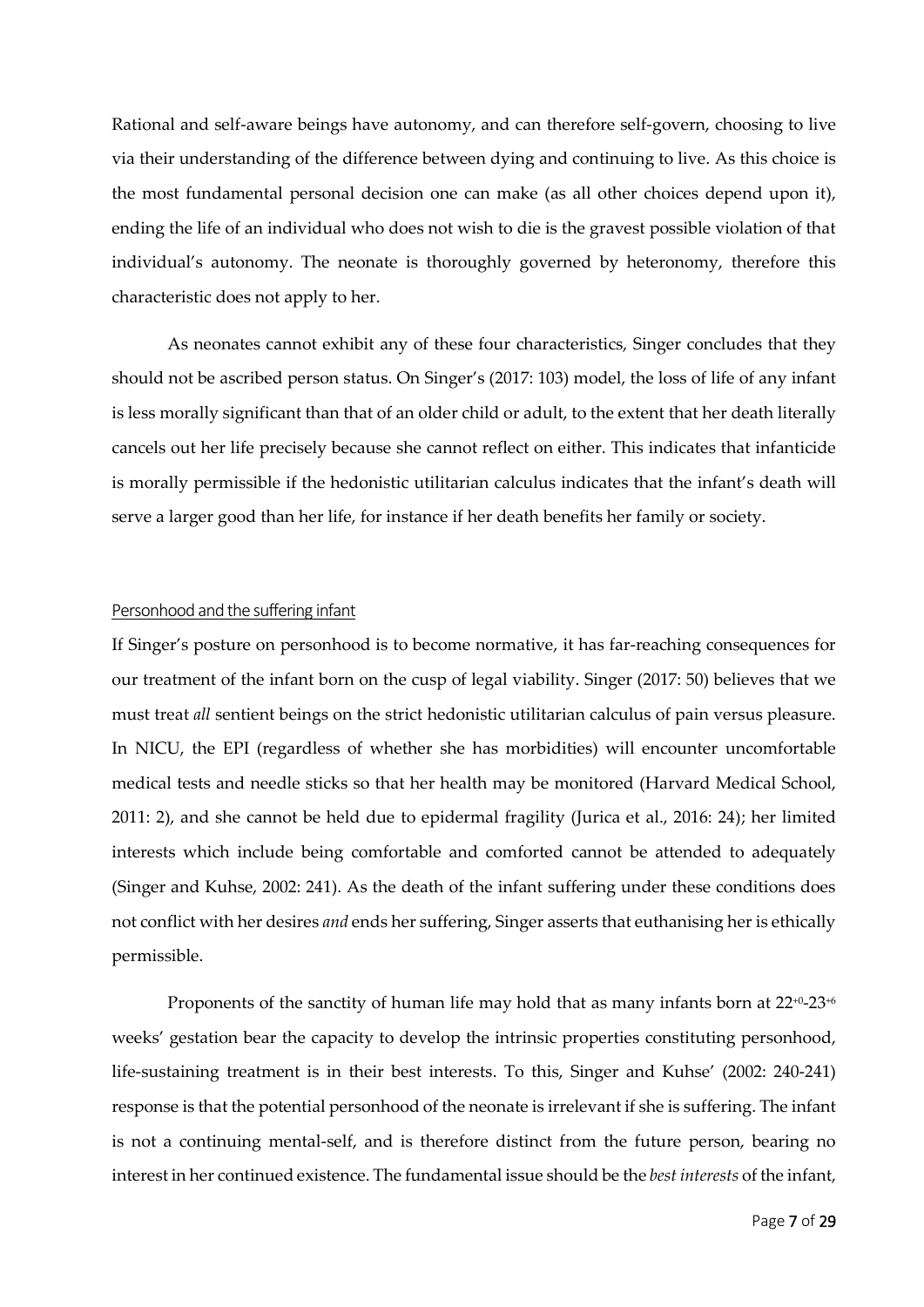and by sustaining her life during a period of suffering we are acting *despite* her interests for the benefit of someone else (the future person). The prospective enjoyment of a separate person who does not at present exist should not be factored into the hedonistic calculus by which we determine the suffering neonate's fate.

Some contend that we should provide life-sustaining treatment to neonates on the premise that as they are not continuing selves, then it follows that they can neither remember past experiences nor anticipate future ones, so their suffering is irrelevant (Page, 2004). Singer and Kuhse (2002: 240-241) refute this justification, asserting that a non-person's momentary suffering should always be viewed as morally equivalent to that of a person, despite the person's ability to anticipate and remember unpleasant experiences raising additional considerations. All sentient beings should bear entitlement to this basic degree of moral consideration (Singer, 2017: 50)*.*

#### The distribution of healthcare resources

 $\overline{a}$ 

Taking the principle of equal consideration of interests further, Singer and Kuhse (2002: 281) assert: *when we spend money from the public purse on health care, we should try to get value for money*. Their posture is that it is necessary to use cost-effectiveness analyses for the distribution of healthcare resources to weigh the possible benefits of different treatments and programmes (Singer and Kuhse, 2002: 271-272). Some argue that cost should be considered irrelevant where human life is at stake, however, Singer's standpoint can be justified as even developed countries have limited financial resources. Neonatal intensive care sits amongst the most expensive hospitalisations; the total cost of preterm birth to the public sector was approximately £3 billion in England and Wales in 2006 (Lantos and Meadow, 2006: 38–42; Mangham et al., 2009). Singer and Kuhse (2002: 274) endorse *quality-adjusted life years<sup>7</sup>* (QALYs) to determine who bears priority in the allocation of healthcare resources. This method of analysis favours infants as they typically have more years ahead of them, whilst those patients with person status (by Singer's criterion) are frequently elderly or seeking treatments that only briefly extend their lives (factors which limit QALY scores and therefore the likelihood of receiving treatment). For instance, Avastin is a

<sup>7</sup> *QALY*s determine the overall benefit of a treatment by combining the length of survival it provides with an evaluation of the quality of the additional life years gained (Singer and Kuhse, 2002: 272).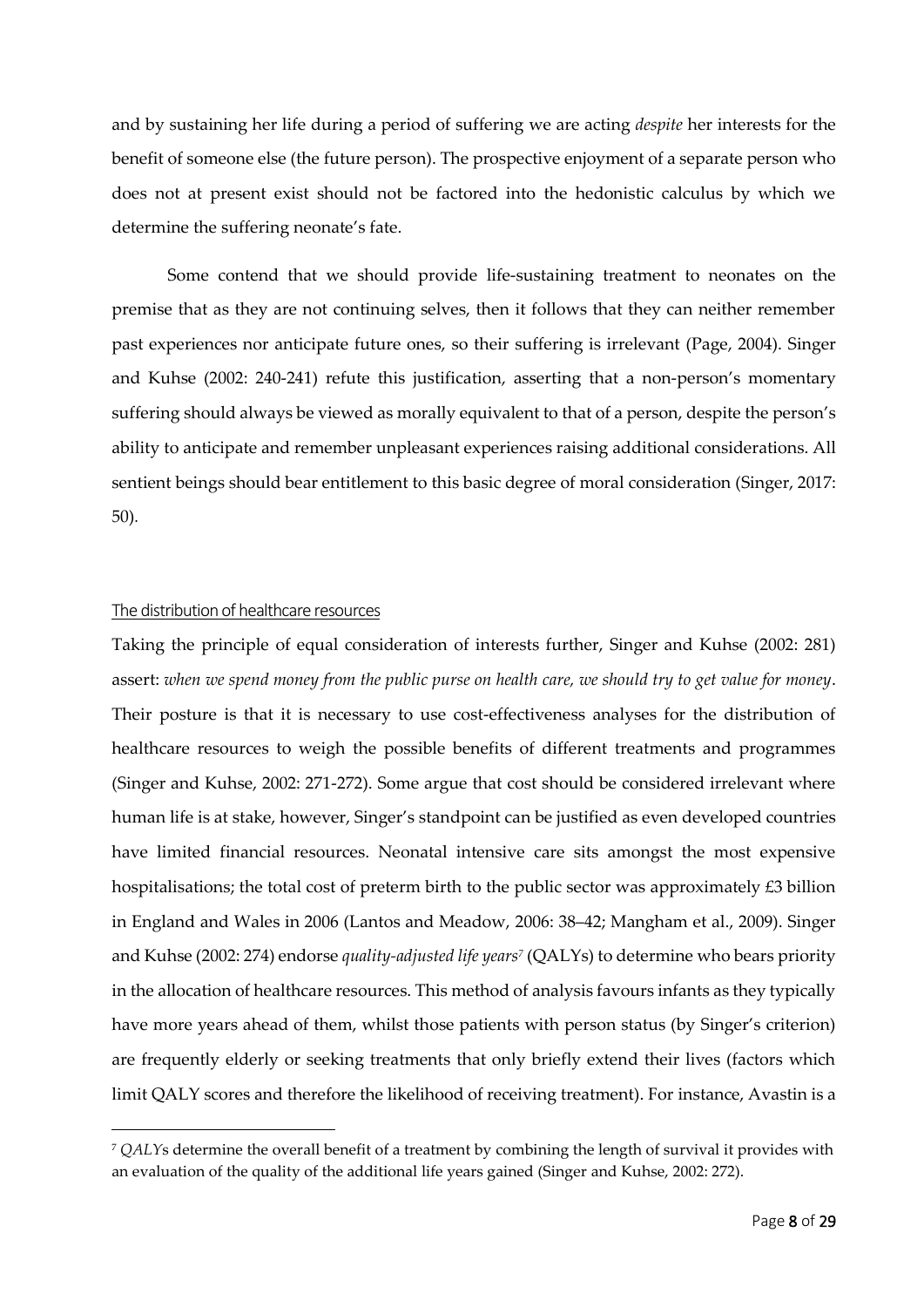drug that can provide the advanced ovarian cancer patient an extra nine months' survival time, however, as this time is less than one year and the drug is expensive, a patient in need of Avastin will have a very low QALY score (Target Ovarian Cancer, 2015). Self-determining autonomous patients have an interest in receiving treatment because they want to continue living and/or experience a better quality of life, unlike infants who live primarily in the moment and have no long-term desires (Singer and Kuhse, 2002: 274); treatment does not benefit the infant to a greater degree than a painless death. Hence, Singer argues that neonates should be excluded from this method of analysis as the medical needs of persons wanting treatment ought not to go unheeded because NICU takes precedence in the provision of healthcare resources.

#### Familial interests (1)

**.** 

In *Practical Ethics* (2017: 160-167), Singer grants that the value of an infant's life should be largely measurable to the extent that her family welcomes her, positing that infanticide is morally permissible even where *mild* disability is forecast if it is in the family's interests. The ground this claim is made on is that the burden of the morbidity is not the infant's, but her family's. Singer and Kuhse (2002: 243) argue that to disregard the interests of all those impacted by the neonate's continued existence is incompatible with the *principle of equal consideration of interests*<sup>8</sup> , which Singer (2017: 20-24) feels is fundamental to making ethical decisions. By this principle, the interests of an autonomous self-aware being automatically achieve greater weight within a hedonistic calculus than any pleasure the non-person may take in life (Singer, 2017: 65). By this method of principled thought Singer (2017: 178-180) advocates that infanticide can be morally permissible for neonates suffering with Down Syndrome (DS) (whom he admits will typically lead enjoyable lives), on the premise that a disabled child can be too much of a burden for parents. Singer (2017: 162-164) even exonerates the infanticide of haemophiliacs, despite recognising that this condition (Type A and Type B) can be effectively treated, and most haemophiliacs are not greatly impacted by the condition's raw symptoms (National Health Service, 2017a).

To reinforce this argument, Singer and Kuhse (2002: 218) discuss a case history demonstrating the negative impact that the disabled neonate may have on her family. The case

<sup>8</sup> The *principle of equal consideration of interests* holds that in any situation where a decision is necessary, the interests of *all* those affected by the decision should be considered equally (Singer, 2017: 20).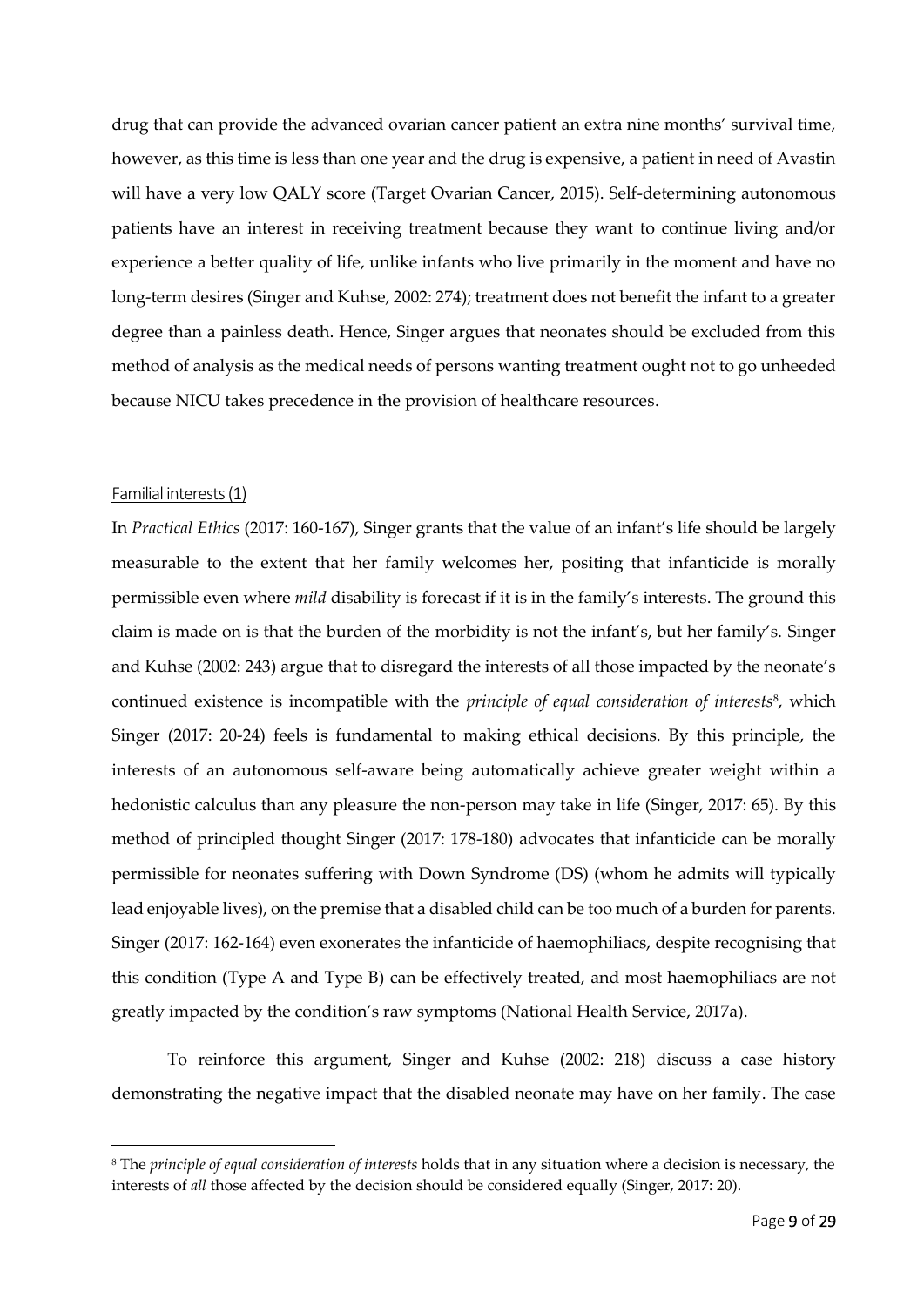history is taken from Anthony Shaw's (1973) article *Dilemmas of Informed Consent in Children*, and centres on an infant born with DS, a heart condition, and intestinal obstruction. The intestinal obstruction and heart condition were life-threatening but could be operated on, providing the infant with an opportunity to live. The neonate's mother refused to consent to the surgery, on the basis that she would be unable to provide adequate care to a child with DS. The local child welfare agency responded to this decision by obtaining a court order directing that the surgery take place. Post-surgery the infant was returned to her mother. In addition to her limited cognitive abilities, the infant's physical development remained markedly abnormal as an outcome of cardiac disease. When the infant was 18 months old, a follow-up enquiry found that her mother felt she had been handed an injustice by the court's ruling. Singer sympathises with the mother, agreeing with this sentiment; as the neonate's interests are purely to be comfortable in the present moment and pre-surgery this infant was suffering due to her physical condition, both the infant's and her mother's interests could have been satisfied via her death.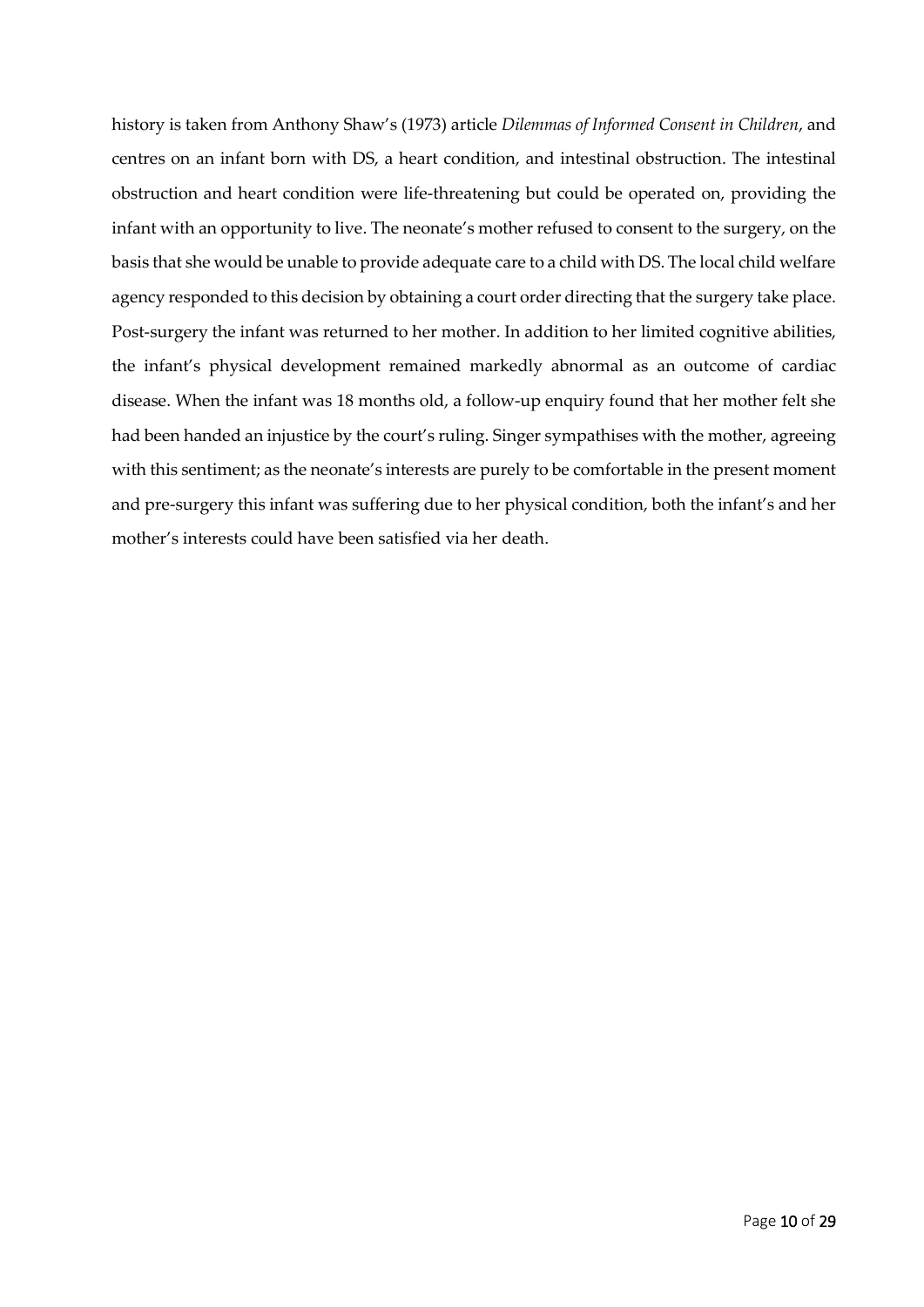### Section Two

#### Singer's criterion for personhood (2)

I feel that Singer's two-tiered criterion for personhood relies on an oppressive and chauvinistic narrative, and to illustrate why I provide the following thought experiment. Imagine Earth is discovered by Martians who would like to inhabit it; these Martians have cognitive capacities that exceed those of *Homo sapiens* and all other Earthlings exponentially. There are facets to Martian existence that are incomprehensible to humans and make Singer's four necessary conditions for personhood look primitive. The Martians apply a similar strand of ethical thought to Singer, delineating key differences between Earthlings and their selves to create a two-tiered model. By this model humans are not persons and are therefore less worthy of life than the Martians (who have accordingly granted themselves person status). The Martians believe that it is morally permissible to euthanise 50% of the human population at a single point in time, as Earth is over-populated by humans and our pollution is destroying the planet. They achieve this conclusion via hedonistic calculus; over-population by humans will ultimately prevent both Martians and Earthlings from inhabiting the planet comfortably, thus it is beneficial to all inhabitants that the human population is reduced. The Martians use their superior cognitive abilities to achieve these deaths instantaneously and painlessly, and without any human knowing that this homicide had been organised, so that Singer's (2017: 78) hedonistic utilitarian argument was alleviated with his agreement.

The Martians acknowledge that remaining humans will be unhappy that some of their peers have died and that they might have benefitted from their continued existence. For instance, the death of an individual heavily involved in the promotion of peace negotiations between countries could have a detrimental impact on the futures of millions of people. On a more personal level, some remaining humans will experience chronic bereavement-related depression by the deaths of loved ones (Maj, 2012). However, as the Martians are entitled to greater moral consideration due to their person status and take pleasure in the concept of a healthy Earth, Martian happiness morally supersedes any goodness that the deceased humans may have bestowed in life.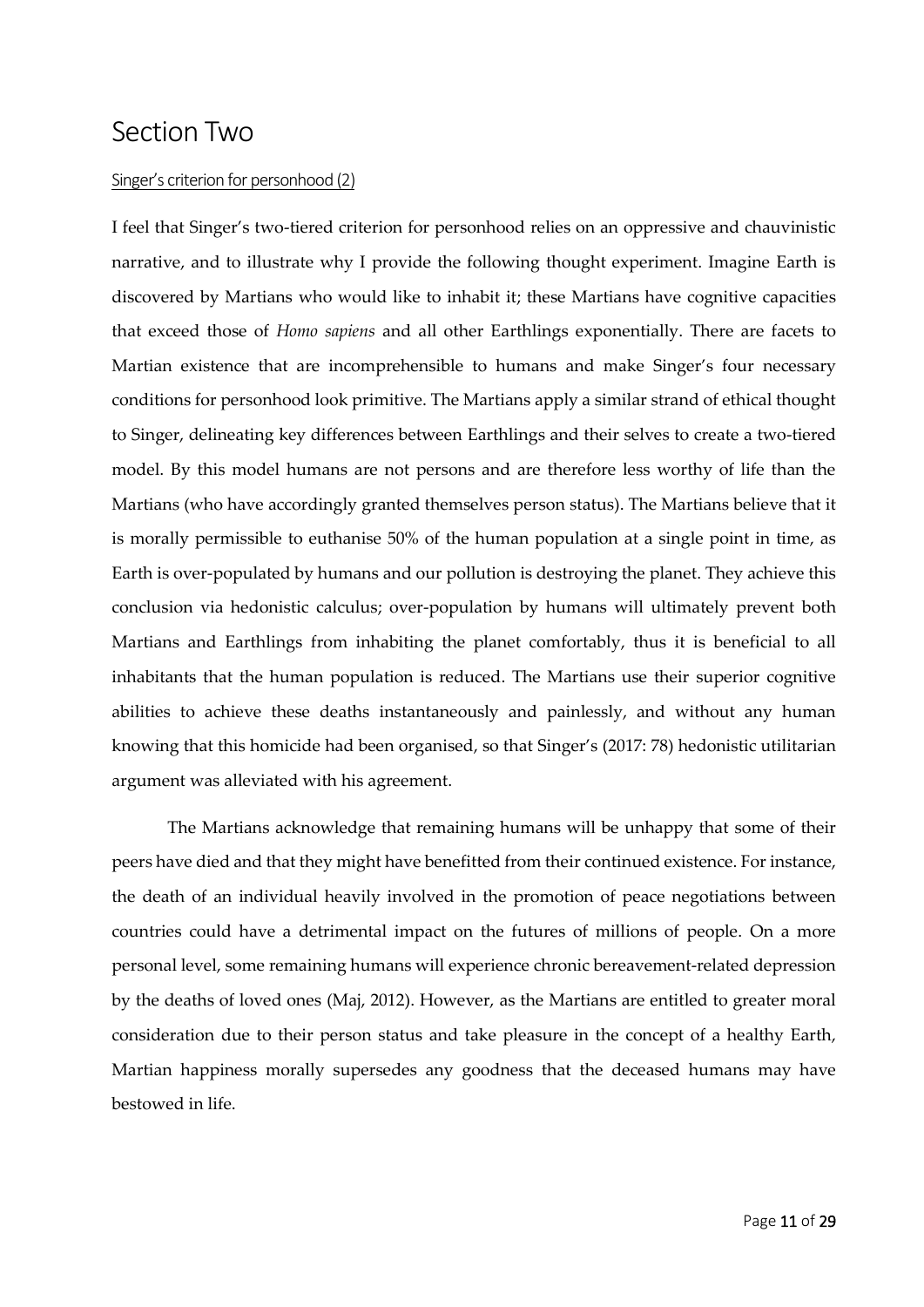What the Martians have done has been justified by an oppressive narrative. Instead of using their superior cognitive abilities to find ways to save Earth without inflicting a mass homicide, the Martians have opted to euthanise humans, feeling that this is morally permissible under certain conditions due to our non-person status (on their view). The Martians refuse to acknowledge that our lives do matter to us, claiming that the reasoning behind the moral worth we entitle ourselves to is flawed, as we do not have those important psychological properties that Martians assert are necessary for a being to be worthy of life. This thought experiment demonstrates how by assuming a greater entitlement to life based on a specific set of cognitive abilities, we are rooting this entitlement in ignorance and an unwillingness to alter the world so that it may accommodate everyone. Just because another sentient being does not think precisely as we do, this does not mean that they are any less worthy of life.

Alison Gopnik (2009: 110, 131), a developmental psychologist and specialist in the philosophy of mind, highlights that infants are by some measures *more* conscious than human adults, but their awareness is constituted by a kind of consciousness that is infant-specific and directed at learning as opposed to narrowly defined tasks (Pascalis, de Haan, and Nelson: 2002). An empirical study conducted in 2013 found that the phonetic perception of neonates is impacted by exposure to ambient language from 30 weeks' in utero, and therefore the foetus/neonate is remembering and learning from at least 30 weeks' post-conception (Moon, Lagercrantz, and Kuhl, 2013). This outcome was a breakthrough in developmental psychology, and whilst it does not encompass foetuses/neonates prior to 30 weeks' post-conception, there is still a great deal of research to be carried out in this field which might demonstrate even earlier learning. The neonate's focus on learning serves as a means of developing the characteristics required to find clarity in her experience so that she may ultimately continue it. By seeking these characteristics via the distinct form of consciousness evolution has bequeathed to her, the neonate is exhibiting an inherent willingness to continue living. She might not be choosing to live in Singer's required sense as she is not self-aware, but I feel that this must be acknowledged and warrant consideration in the provision of healthcare resources.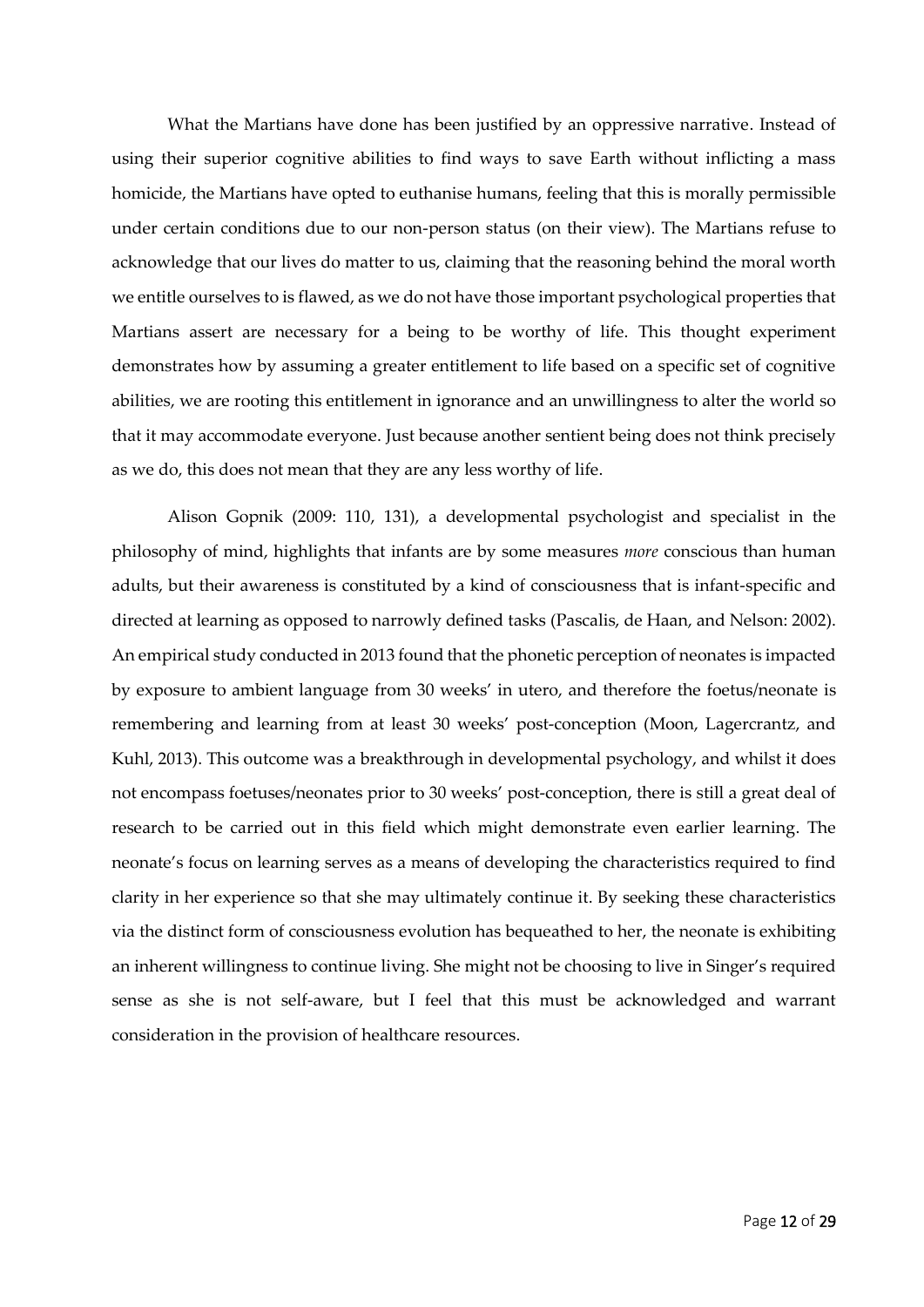#### The socio-economic value of disabled infants

**.** 

Singer posits that the interests of the general population must be considered from an economic perspective when allocating healthcare resources. As infants are not persons in Singer's eyes (and therefore do not benefit from the gifting of a continued existence), he feels that this section of the population should be eliminated from typical cost-analyses designed to fairly distribute these resources. Singer and Kuhse (2002: 228-231) argue that throughout the course of human history by every level of cultural complexity, disability-selective infanticide has been practised, and this has tended to support familial and societal utilitarianism. By combining Singer's views of the neonate's moral entitlement to healthcare resources with the utilitarianism past infanticides have supported and the principles of preference utilitarianism, it is intuitively conducive to withhold life-sustaining care from the neonate on the cusp of legal viability as a general rule.

It seems unreasonable to assume an ethical principle for this situation that is formed on past events, as many historical events and beliefs were rooted in prejudice and ignorance. We see this by the aforementioned treatment of disabled people in 1920-1930 North America. We know that even the most cognitively impaired individuals (of varying diagnoses) are capable of significantly more than what has been previously assumed, and what is still assumed by some (Kittay, 2009: 616-617). Cognitively impaired individuals often bear many psychological qualities of the cognitively intact, but simply process information via different methods and to different capacities. Some employers and educational institutions have embraced disability; they actively gain knowledge of the challenges that disabled people face, and utilise this knowledge in ways that demonstrate how even the severely disabled can be assets to society<sup>9</sup>. The EPI's continued existence may not benefit her, but it has the potential to benefit society regardless of whether she develops a long-term disability. An example of a specialist training college which nurtures the abilities of cognitively disabled young adults is Foxes Academy (2017), where students are taught the skills of the hotel trade by methods aligned to their individual needs. Students at the college have conditions including DS, autism, cerebral palsy and mental illness, and 88% of leavers in the past five years have achieved employment. Moreover, 85% of Foxes Academy leavers go on to live semi-independently via the college's training. Many people with physical impairments

<sup>&</sup>lt;sup>9</sup> A 2014 report (Assis et al.: 5) assessing the value of DS employees in the workplace found these employees to improve *organisational health* dimensions of the workplace, including *leadership* and *client satisfaction*.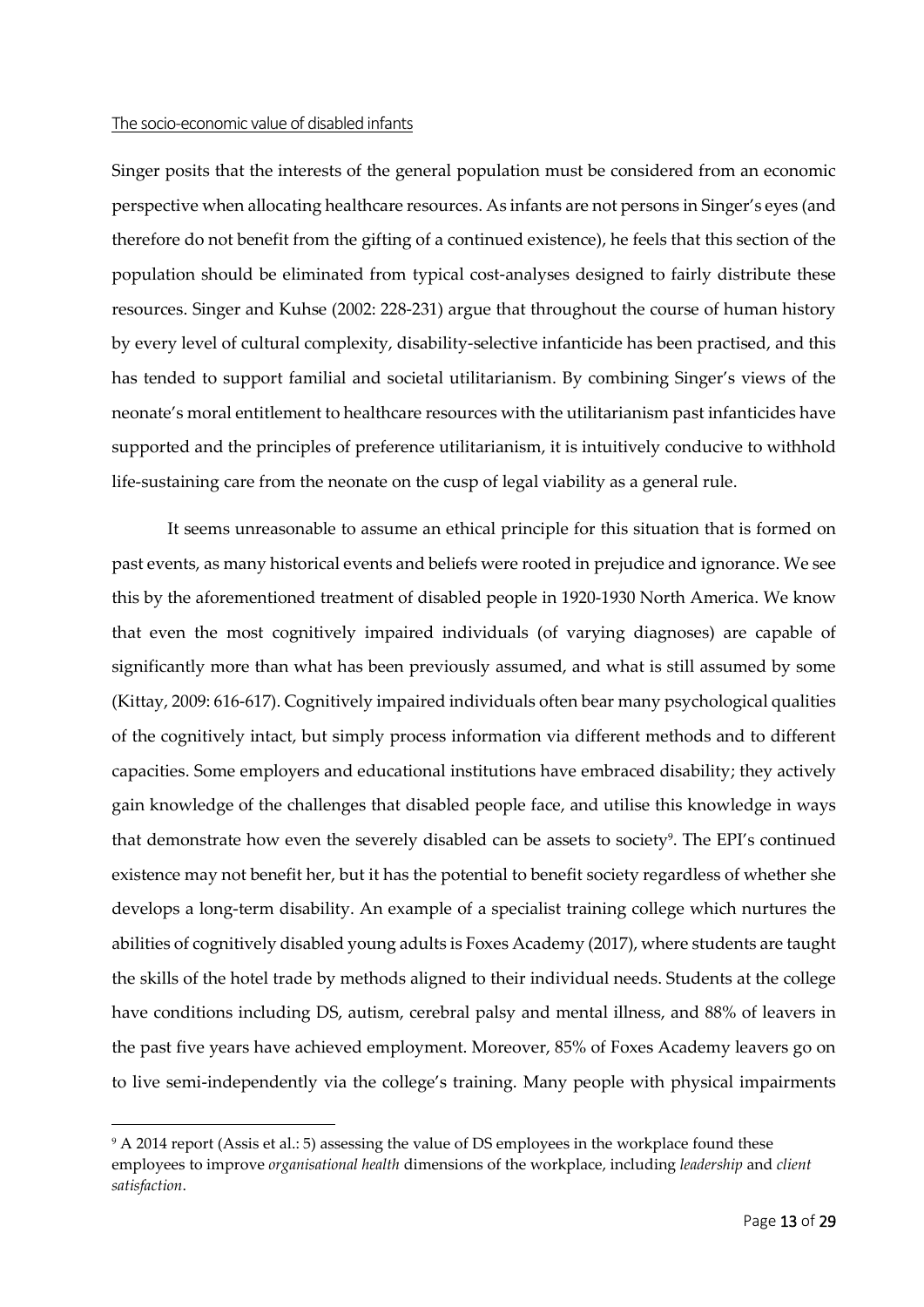such as blindness become disabled not by the intrinsic nature of their impairment, but because of physical and social constructions that become a barrier to living independent lives (Kittay, Jennings, and Wasunna, 2005: 457). The Soap Co. (2018) is a prime example of a brand taking heed of this notion by allowing guide dogs into their factory and office to support their blind employees. Despite the abundance of evidence proving that many disabled individuals add value to the workplace, 2016 UK employment statistics showed that 51% of disabled individuals of working age were economically inactive, compared to only 19% of non-disabled individuals (Office for National Statistics, 2018a; Parliament, 2017). Whilst this demonstrates an improvement when compared to previous UK employment statistics, the disparity between these groups illustrates a continuing need to address the barriers to work that many disabled people encounter.

It is immoral for society's general subscription to outdated views concerning the capabilities of disabled individuals to be placed on the shoulders of infants who are demonstrating an inherent desire to experience life. Therefore, we should view EPIs as potential assets to society (as they typically are) despite poor social attitudes towards disability. From a hedonistic perspective we should want the UK to experience economic prosperity as this inversely contributes to overall UK happiness and life satisfaction via improvements to services including the NHS (ONS, 2018: 11-12; 2013). Therefore, infants with long-term prognostic uncertainty should be entitled to life-sustaining care, as their continued existence has the potential to benefit the population.

#### Familial interests (2)

**.** 

The birth of a premature infant is sudden and unexpected; the family does not have time to prepare for the situation or accept it (Roberts, Cronin, and Todres, 2001: 300). Studies have shown links between preterm birth and poor psychological functioning in affected parents, which include depression and difficulty in forming parental *attachment<sup>10</sup>* (Flacking et al., 2012). Parents of an EPI who are affected by these psychology conditions are also met with the prospect of having to provide long-term care to a disabled dependent. This prospect may rouse wariness

<sup>10</sup> *Attachment* may be defined as a *lasting psychological connectedness between human beings* (Bowlby, 1969: 194).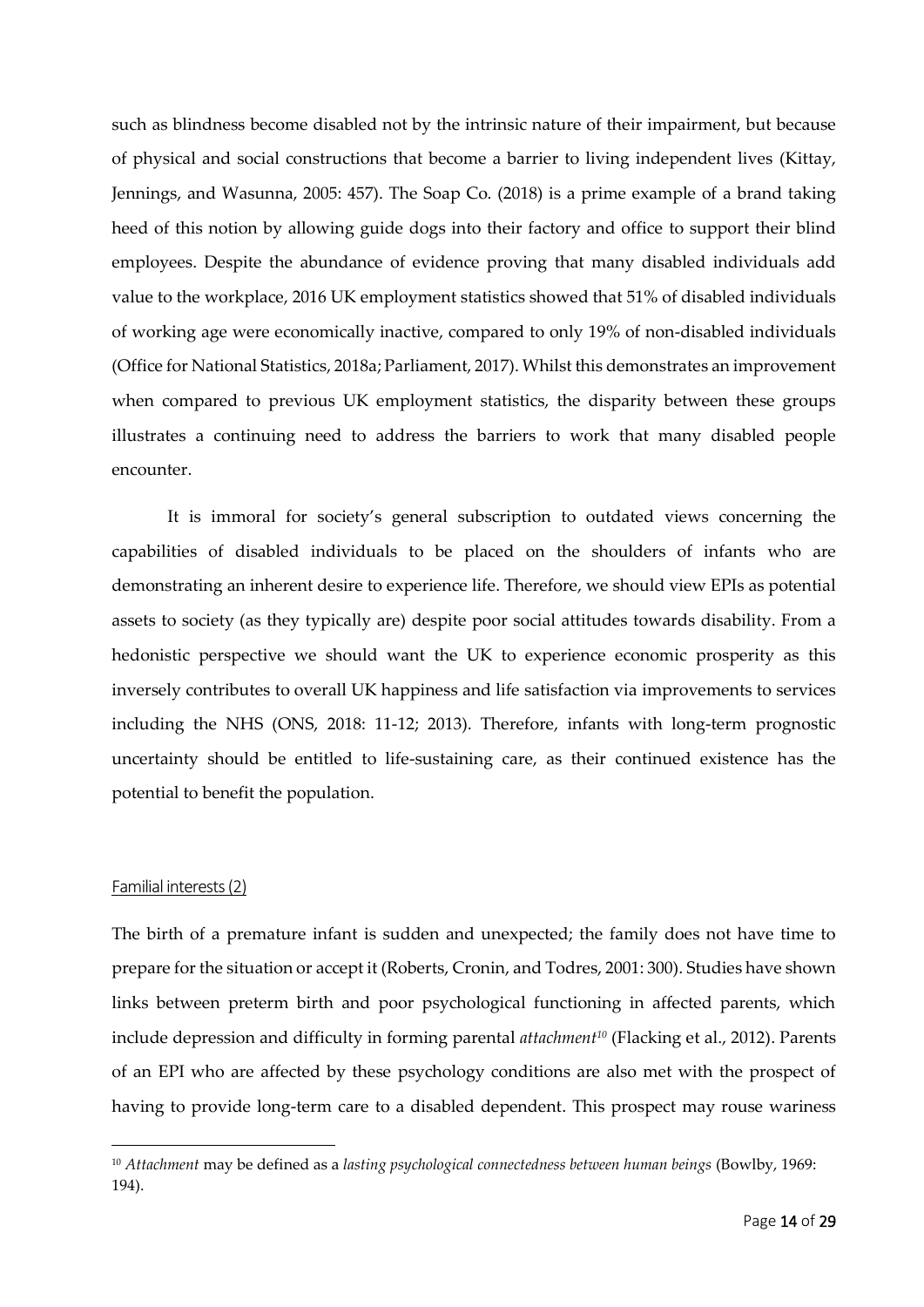surrounding how much they may have to part with to provide an excellent standard of care, such as financial income, psychological well-being, and an equal distribution of attention between children (Hedderly, Baird, and McConachie, 2003). We see this in Singer's example of the mother who did not want her baby with DS to receive life-saving surgery. Singer is correct to suggest that the disabled dependent appears to threaten those called on to provide care, and from this perspective euthanasia of the infant who is highly likely to bear long-term disabilities has the potential to support familial well-being. However, empirical research has shown that many parents find raising a child with a severe disability rewarding after overcoming the initial shock of realising that disability (Cunningham, 2011: Ch.1; Gupta and Singhal, 2004: 30-31; Hastings and Taunt, 2002). Accordingly, the infant born on the cusp of legal viability could make a positive contribution to her family's quality of life regardless of her medical outcome.

In the Martian thought experiment, surviving humans cannot forget their dead peers, just as a family cannot pretend that their euthanised baby never existed, especially if a prenatal attachment had been formed with her. Neonatal death often presents as a major life crisis for parents, with far-reaching implications for their aspirations as a couple, including subsequent pregnancy (O'Leary, 2015). Adding neonatal loss (at the discretion of the parents) to the psychological trauma that accompanies preterm birth does not seem to support parental wellbeing in current times. If the EPI is euthanised due to quickly formed parental fears, retrospectively this may be a decision that the family regret as they discover that society is improving its support of the disabled (Harley et al., 2018: 444). As Singer endorses hedonistic utilitarianism, perhaps he should be arguing for better assistance for families with disabled dependents and greater awareness of the services and facilities that are already available to assist those impacted by disability. As time is not on the side of parents with an EPI, the bestowing of knowledge surrounding all the possible outcomes of the extremely premature condition and the services available to assist with each condition is impossible. Therefore, the kindest step may be to provide infants born at  $22^{t}0-23^{t}6$  weeks' gestation life-sustaining care as a general principle. In doing this, the choice to withhold care is taken out of the parents' hands, alongside potential regret over consenting to their baby's death, and the sadness that typically accompanies neonatal loss (O'Leary, 2015).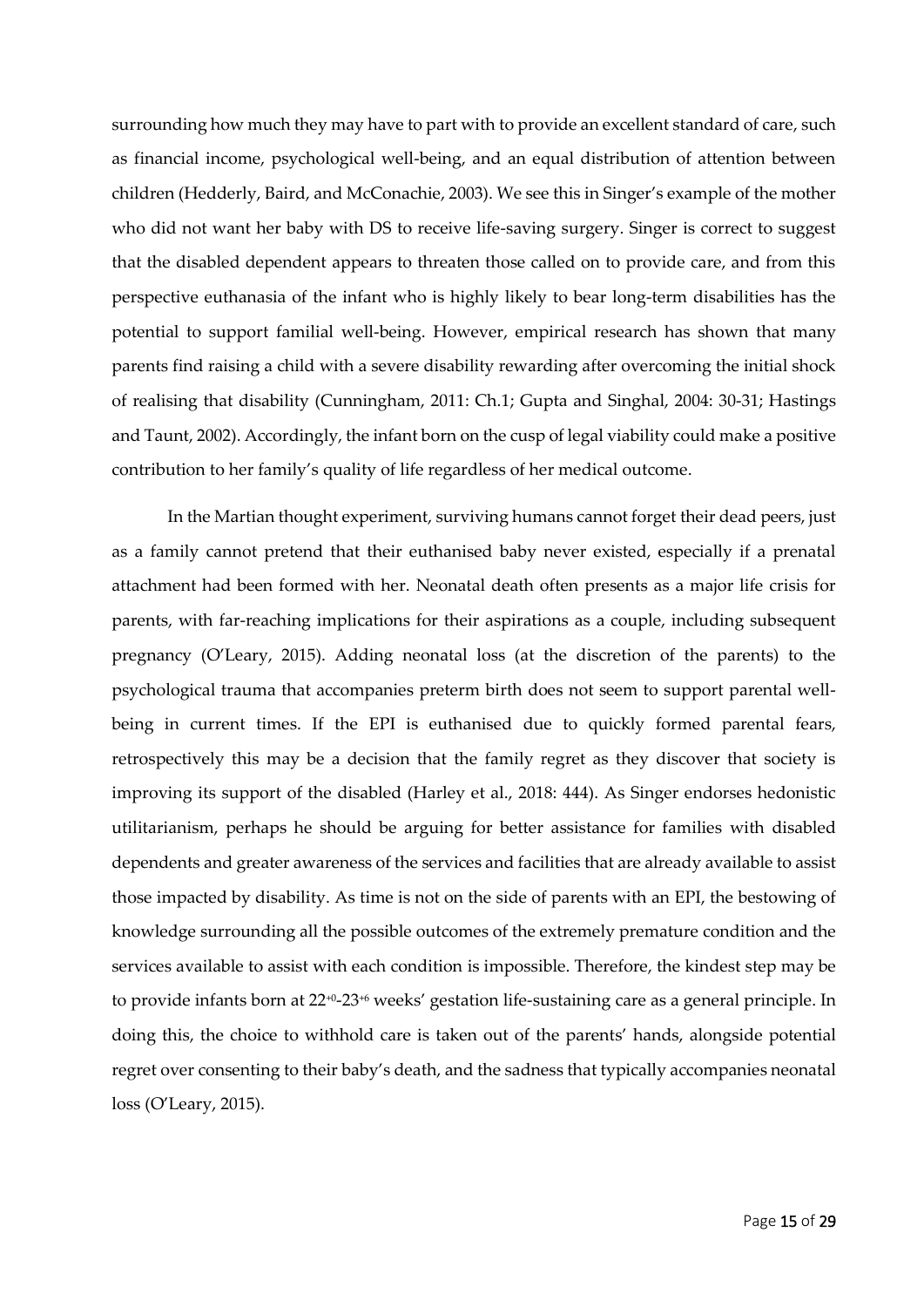#### Disability-selective infanticide for parental convenience

**.** 

In Iceland, screening for chromosomal disorders is offered as a general component of antenatal care, and coupled with Iceland's abortion policy<sup>11</sup> has played a role in making disability-selective medical terminations of pregnancy (usually of foetuses with DS) commonplace (Statistics Iceland, 2015: 11). Consequently, during the past ten years only two to three Icelandic children with DS have been born annually (Ministry of Welfare, 2017). This deleterious outcome increases the misery of those individuals living in Iceland who are personally affected by DS, by stunting the growth of DS awareness<sup>12</sup>. This elimination even bears the undertones of a eugenics programme due to its outcomes; a strong prenatal attachment should not be punished (even if this is indirect) with the infliction of maternal anxiety because the foetus has DS. Similarly, the adult with DS should not be made to feel unwanted via a policy which bespeaks an intolerance on human variation by permitting the termination of *any* impaired foetus after the general limit. As every pregnancy bears the risk of producing a child with DS (NHS, 2017b), migration to Iceland continues to increase (SI, 2018), and chromosomal screening does not always detect abnormalities (Santorum et al., 2017), the country is unlikely to eradicate DS completely. Therefore, some individuals will always be negatively impacted by Iceland's abortion policy. Singer feels that all disabled infants and foetuses should be viewed as disposable at the discretion of their parents, begging the question: if society takes Singer's thesis as a gold standard for pre- and postnatal ethics, how far is society willing to take this elimination process when given free-reign over it? What Singer is endorsing paves the way to outcomes reflecting those that we have already seen in Iceland but on a much larger scale by including *all* disabilities.

Locke ([1690] 1836: 51-53) proposed that infants are born with a tabula rasa on which life experiences engrave their messages. I concur with this notion, but extend it to foetuses as life experiences impact them too (Moon, Lagercrantz, and Kuhl, 2013). Society's adoption of Singer's

<sup>11</sup> Iceland's abortion policy typically permits abortion at <16 weeks' gestation; however, this limit does not apply to cases where foetal impairment may be present (United Nations, 2002). The limit on abortion is also lifted by UK law where there is *substantial risk that if the child were born [she would be] seriously handicapped* (Abortion Act 1967: 1d); this condition is narrower than Iceland's and largely based on the foetus' prospective suffering, making it less discriminatory (Royal College of Obstetricians and Gynaecologists, 2010: viii).

<sup>12</sup> Lack of public awareness about the potential of disabled people imparts stress of a disabled infant's family, and forms a barrier to the acceptance and participation of disabled people within society (Gupta and Singhal, 2004: 30).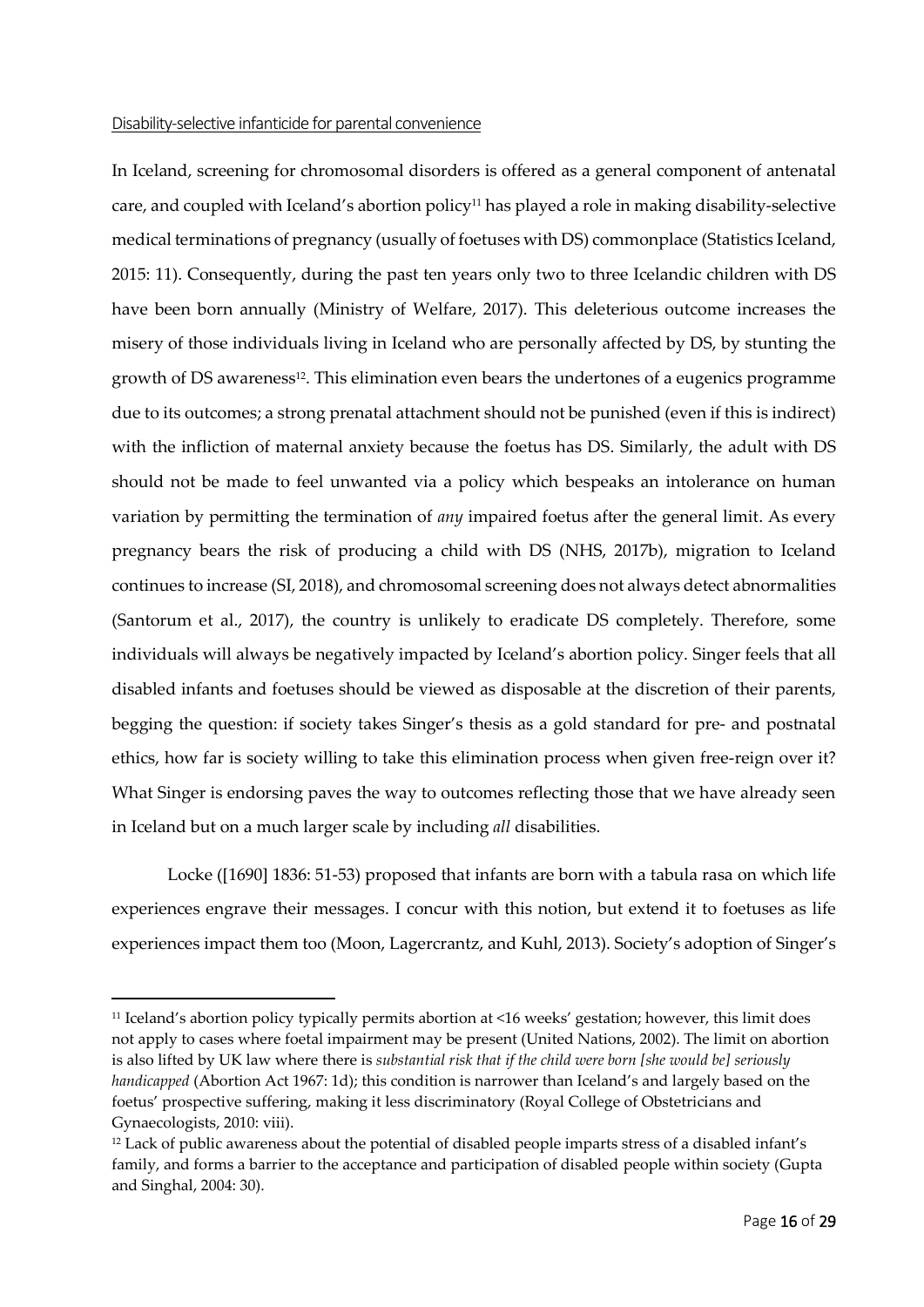ideology will absolve prospective and new parents of any responsibility over their foetus/infant; if infants are viewed as replaceable and dehumanised by ascription of the same moral worth as dogs and rats, practises that are harmful to them could be deemed ethically permissible. For instance, consumption of alcohol during pregnancy by the mother may no longer be stigmatised as a baby with foetal alcohol syndrome can be euthanised and replaced. Lowering the moral worth of the foetus reduces the importance of early human development; this runs the risk of disorganising the transition to parenthood (for instance, how the mother perceives herself in relation to the foetus), which activates the prenatal attachment system (Meuti et al., 2015). Studies indicate that low prenatal attachment profiles correlate inversely with low postnatal attachment profiles and the adoption of parental roles (Pisoni et al., 2014; Dubber et al., 2014; Carneiro, Corboz-Warnery and Fivaz-Depeursinge, 2006). Thus, adhering to an ideology that disrupts parental attachment by lowering the moral value of foetuses/infants is likely to produce undesirable outcomes relating to parenting and the infant/childhood experience. For instance, many disabilities present or occur post-infancy; by severing the prenatal bond and making disability more unusal via the normalisation of disability-selective abortion and infanticide, it is highly likely that parents will be less accepting of the disabled child.

The hypothesis that negative social attitudes towards infants/foetuses can damage parental attachment is supported by anthropological research; one study reported that *breastfeeding babies becoming "too [emotionally] attached" to their mother* is a common negative attitude towards breastfeeding amongst Chinese populations (Diong, Johnson, and Langdon, 2000). This attitude resulted in decreased and shorter duration of breastfeeding despite awareness of its health benefits for the infant. We know that cultural beliefs and biopsychosocial factors can mould parenting beliefs and behaviour, and this empirical outcome demonstrates how social attitudes can damage postnatal attachment, with undesirable consequences via psychological and biological means; a strong postnatal attachment upsurges maternal happiness, and breastfeeding strengthens postnatal attachment (Chao, 2000; Diong, Johnson, and Langdon, 2000; Flacking, 2012; Li et al., 2005). Another study analysing a similar cohort found that *too much close contact makes [some mothers] feel uncomfortable* and therefore less inclined to breastfeed, demonstrating the impact of poor postnatal attachment on infant health (Schulze, Zhao and Young, 2009: 356). Conversely, many mothers choose to breastfeed to strengthen postnatal attachment as it inversely increases their happiness (Schulze, Zhao and Young, 2009; Diong,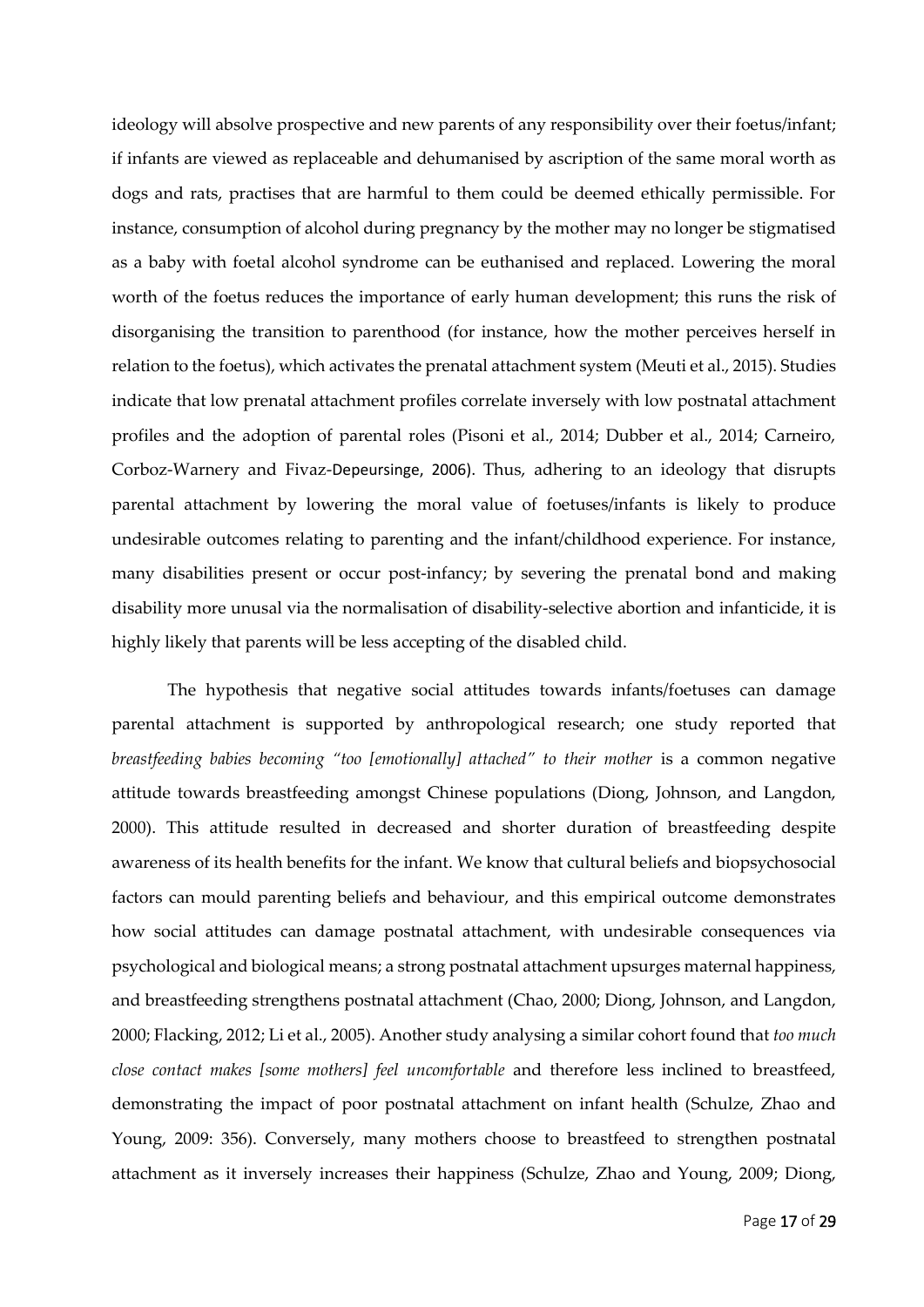Johnson, and Langdon, 2000). Pragmatically, it is certainly worth encouraging society to ascribe high moral value to the infant as this improves her health and promotes maternal well-being by supporting parental attachment (Flacking, 2012).

#### Infant suffering

All infants experience discomfort regardless of their condition; the mere process of being born can be painful/uncomfortable for the infant (University of Rochester Medical Center, 2018), as is the administration of the Vitamin K injection most healthy infants in the UK receive within 24 hours of birth (NHS, 2018). Further, teething and infantile colic are prolonged painful experiences that infants commonly endure (NHS, 2016; 2015). Most do not consider these experiences a reasonable premise to end life on, yet Singer blankets all levels of suffering together, suggesting that it is reasonable to end the neonate's life at *any* point that she is uncomfortable as she is present-orientated, and her best interests are all that matter. Singer's belief system is unreasonable, as suffering plays a large role in the typical human existence, and at all ages. Thus, we must decide on a level of suffering that is morally acceptable for the infant to endure, so that those infants sitting below that threshold without legal entitlement to life-sustaining treatment are not disposed of for pure convenience.

I propose that if a neonate is experiencing unremitting physical pain due to an ongoing medical condition then it is reasonable to euthanise her. Under such conditions it is cruel to sustain an infant's life as it will be *constantly* miserable, and this significantly lowers its moral value. Further, it is upsetting for the infant's parents and those providing her care to have to witness such suffering. In these cases I agree with Singer's (2017: 186) thesis that active euthanasia is the kinder alternative to passive. In a medical setting these forms of euthanasia bear no intrinsic difference, but allowing an infant to waste away due to infection, hunger or dehydration imposes an additional and unnecessary cruelty on both her and those observing.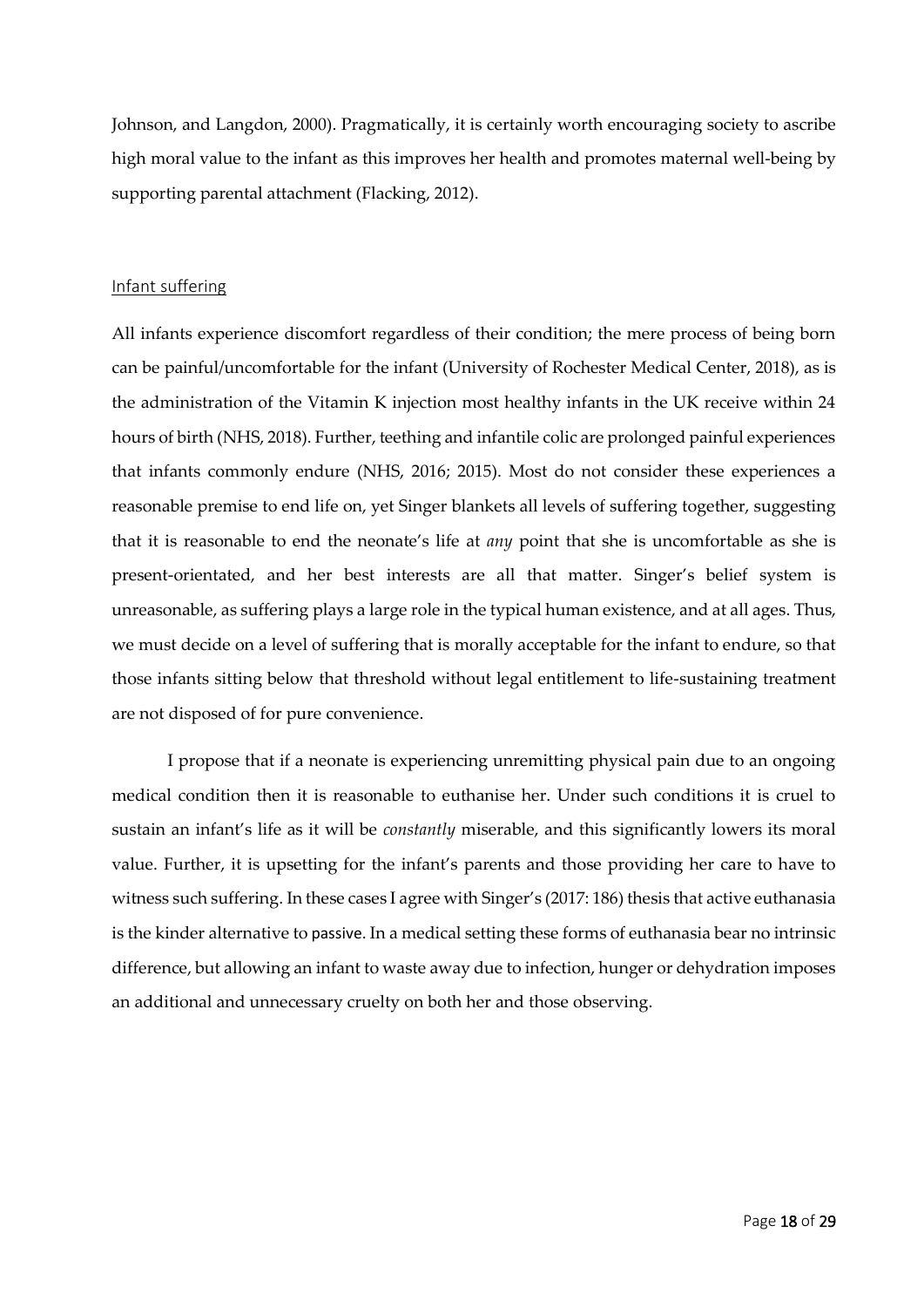### Section Three

**.** 

#### An alternative criterion for personhood

Humans are generally highly sociable animals, therefore a human's happiness is largely dependent on how others impact them; we see by the Martian thought experiment that when a being dies, it is those that were affected by their life who are most impacted by their death. There are individuals who meet Singer's criterion for personhood and have conferred significant amounts of pain on the world, exceeding any good they have done. Many of these people bear great intelligence and self-awareness, utilising their present existence to fulfil abhorrent desires; their deaths will prospectively benefit others. Dangerous individuals should not be entitled to greater moral consideration than those who do not wish to inflict suffering. Singer's conditions for personhood are insufficient for a being to be worthy of moral consideration because there are factors that matter more to mankind than a set of cognitive abilities, such as the goodness that an individual imparts on the world.

In *Situation Ethics: The New Morality* ([1966] 2006: 57), Fletcher asserts: *Only one 'thing' is intrinsically good, namely, love: nothing else*. *Love* is the focus of Fletcher's statement, and in this context means desiring and acting to promote human welfare. However, I recommend that we focus on the concept of *intrinsic goodness,* making this the core feature of personhood, as sometimes people do awful things with good intentions<sup>13</sup>. I propose that a sentient being counts as a person to the extent to which that individual has the capacity to positively impact those around them. This definition of personhood sits as a spectrum as opposed to a two-tiered criterion, with a larger capacity to positively impact others ranking an individual higher on the personhood spectrum. By application of hedonistic calculus to this type of criterion, we must also consider the amount of intrinsic badness the subject holds, as this nullifies the equivalent volume

<sup>&</sup>lt;sup>13</sup> Many with good intentions act on them in ways that might not be welcomed by others. For instance, if a religious mother fears that her son will not enter Heaven because he is not heterosexual, by her intrinsic goodness she may seek therapy for him with the intention of altering this aspect of his identity. The key issue in situations such as this should be to eliminate factual errors and poor impressions of the world, as opposed to reducing the moral status of those that have fallen victim to them. If the mother held the belief that sexual preference bears no influence on admittance to Heaven or did not subscribe to religion, she would not have acted in this manner.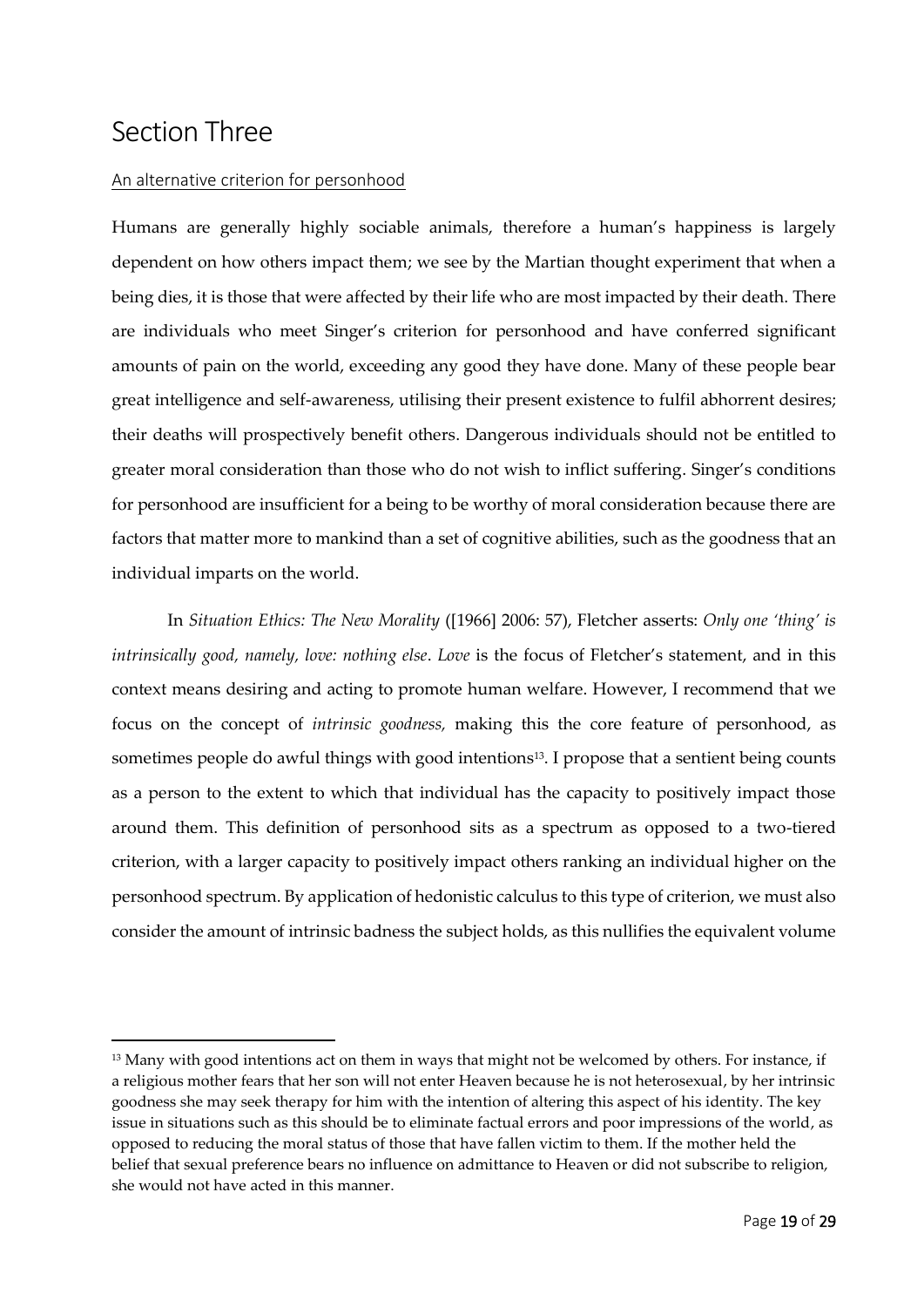of intrinsic goodness. This criterion does carry some likeness to Singer's as it is not limited by the boundaries of species and has hedonistic focus.

A neonate's central psychological approach to the world focusses on learning, and this learning is centred on one primary attachment. One theory behind this is that the attachment figure (typically the infant's mother) acts as a safe base by which the infant can continue her learning behaviour, enhancing the infant's chance of survival (Bowlby, 1958). Hence, the neonate's output almost entirely reflects an intrinsic goodness, as it is centred on a bond which when facilitated can stimulate feelings of love, warmth and affection in her carer<sup>14</sup> (Flacking et al., 2012). The neonate may not deliberately act to promote wellness and may even do the opposite depending on how she is received, but the fact that she can and inherently wants to form a postnatal attachment with her mother (due to evolutionary conditioning) entitles her to person status via this criterion. Ordering lives in a hierarchical manner via this criterion is difficult as we cannot read each other's thoughts, however, ascribing high moral worth to the infant is simple due to her special psychological status.

This criterion reflects society's values by discriminating against those persons who harbour thoughts and desires stemming from a malicious intrinsic nature; the UK's legal justice system penalises those who pose a danger to others. Some may argue that we should be sympathetic towards malicious people as their contempt for others may airse from their own misfortune, such as an unpleasant childhood or a personality disorder, therefore this criterion should be rejected. However, these excuses do not negate the fact that those ranking lowest on this personhood spectrum are the most ill-wishing members of our society, and should therefore be the least deserving of moral consideration. Further, on this model the moral worth of an individual is judged by their *current* intrinsic status, and therefore an individual's moral worth is malleable with self-improvement and self-deterioration.

**.** 

<sup>&</sup>lt;sup>14</sup> Emotional closeness can be achieved without physical contact, and therefore this concept can be applied to the EPI who cannot be touched due to epidermal fragility (Flacking et al., 2012).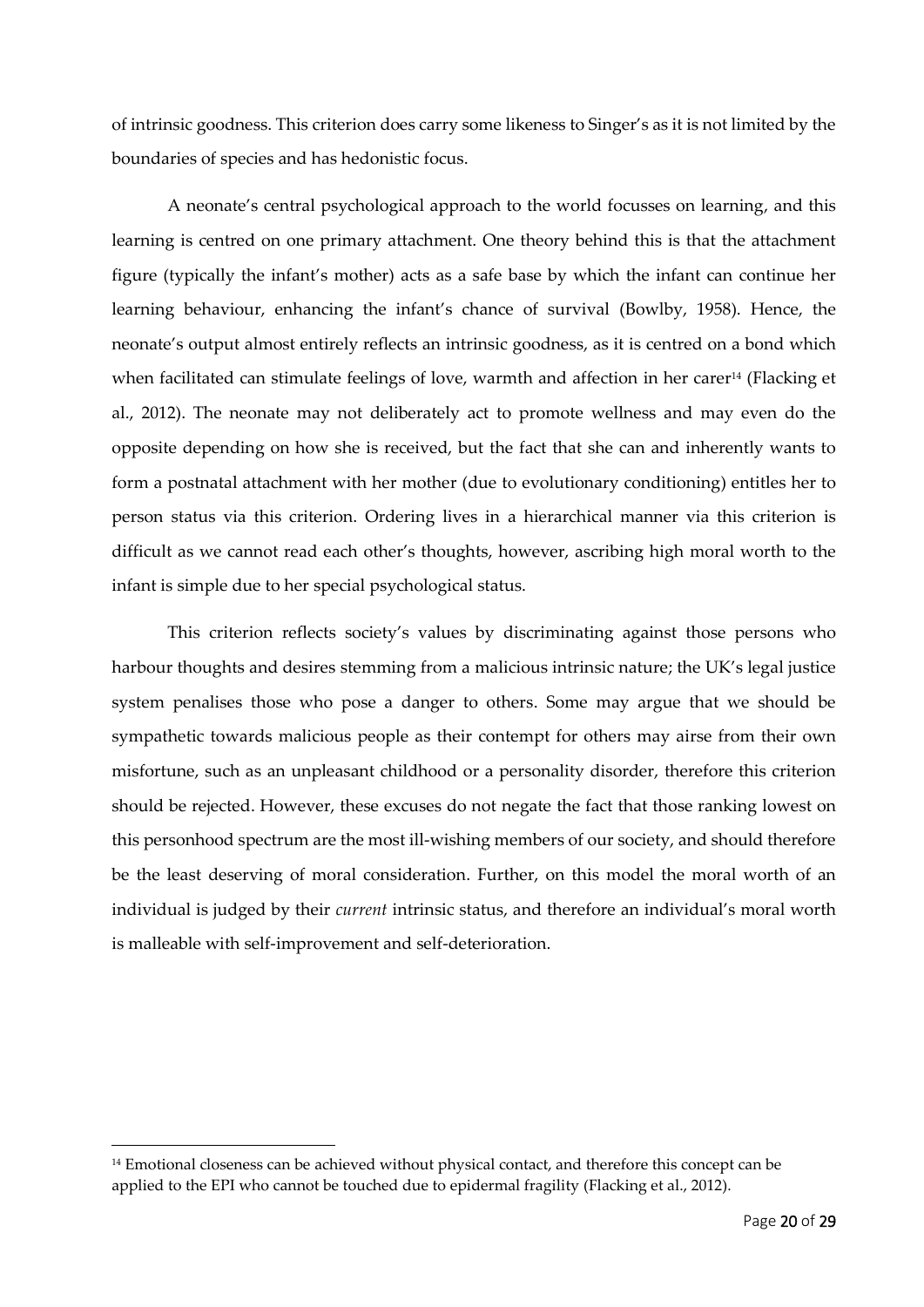### Conclusion

Singer's conditions for achieving person status are not necessary or sufficient for a being to be worthy of moral consideration; there are other qualities that deserve greater weight when determining the moral worth of a being. As human beings, we typically value the goodness that others bestow on us over their ability to act as autonomous or forward-looking agents, as every average human adult has these characteristics and many individuals use them to inflict suffering. Singer's four characteristics for personhood are not special, but intrinsic goodness and the capacity to positively impact others is. As the infant's existence centres on an attachment to her carer (which promotes the carer's happiness), the infant should be deemed worthy of moral consideration and therefore a moral entitlement to life. Further, ascribing moral worth by a set of cognitive conditions encourages a chauvinistic attitude with detrimental consequences. For instance, dehumanisation of the foetus/infant could easily damage parent-infant bonding and the health and happiness that emenates from it; we know that this relationship is vulnerable to societal attitudes and therefore Singer seems irresponsible for trying to reduce the infant's moral worth so significantly. Thus, Singer's criterion for personhood ought to be thrown out for one that ascribes the infant person status.

One cannot reach a substantial conclusion concerning whether it is morally permissible to euthanise the infant (without congenital anomalies) born at 22+0-23 +6 weeks' gestation purely via a definition. Personhood is a connotative term and therefore is subject to individual interpretation. Whilst I feel that my definition of personhood is superior to Singer's, not everyone will agree with this as there are many factors that one may associate with worthiness of moral consideration. Yet, by coupling the moral reasoning by which I ascribe person status to infants with other factors defending the infant's moral worth, I feel that her moral entitlement to lifesustaining care can be adequately defended.

Permitting the euthanasia of EPIs at the discretion of their parents opens the door to regret combined with the pain of neonatal loss. Moreover, the neonate exhibits a desire to live via her special cognitive status which is centred on forming a bond with someone who will protect her. Thus, by euthanising her we are contradicting the very nature of her existence; her inherent focus on survival. The EPI also has the potential to contribute to societal well-being via contribution to the economy (at the very least), another factor contributing to her moral worth.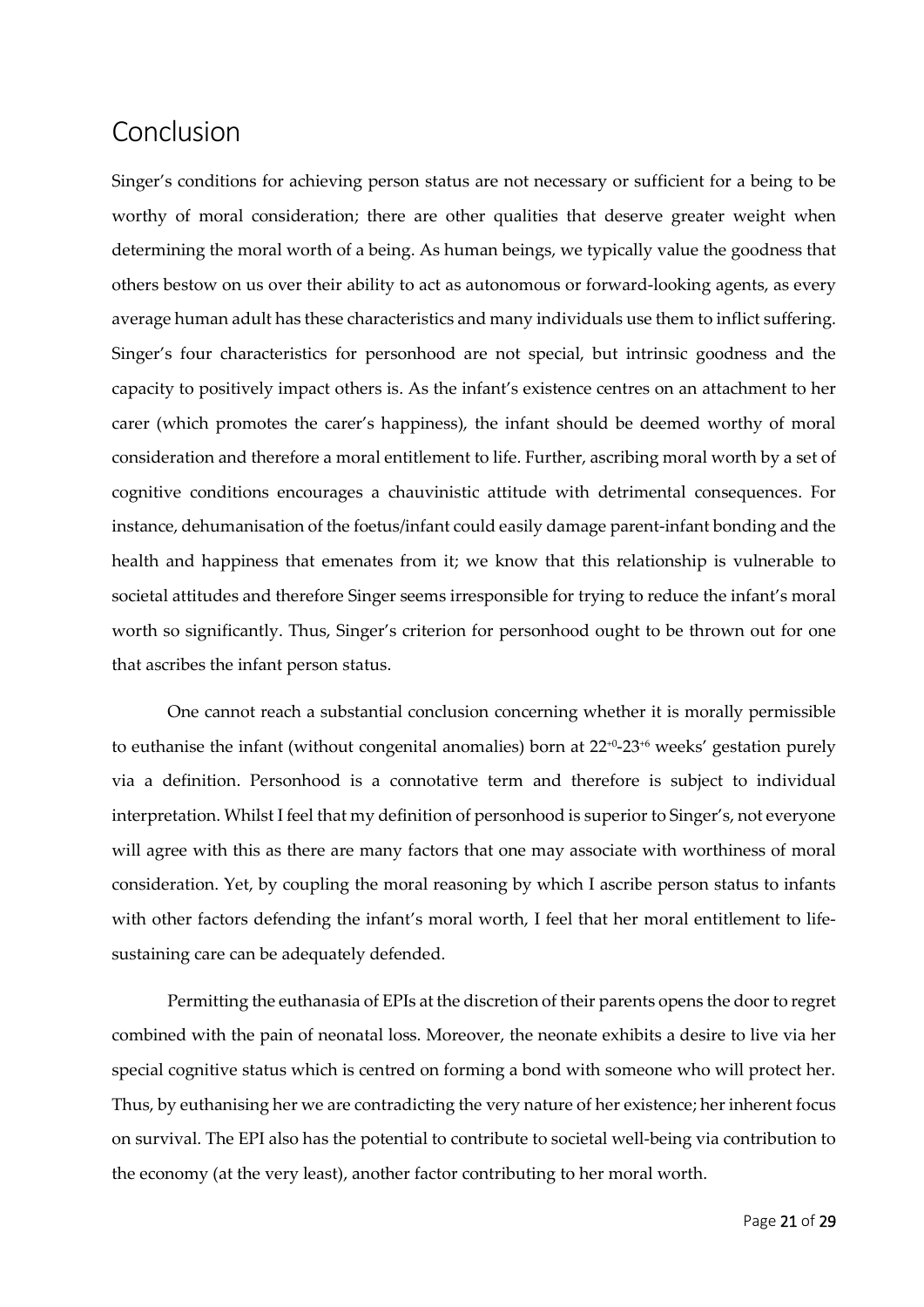By ascribing the EPI person status by her intrinsic goodness and acknowledging the negative impact that euthanising the infant may have on her family, it seems sensible to conclude that the UK legal limit of viability should be reduced to 22+0 weeks' gestation. By this change in legislation, the burden of whether to withhold care from the EPI with no legal rights is no longer put on parents who are already in a poor psychological state via the experience of preterm birth. Moreover, by reducing this limit infants who automatically rank highly on a personhood criterion that is centred on one's intrinsic goodness are no longer treated as less deserving of life than those ranking below them. It may be argued that if this change is implemented there will be parents who resent it as they do not want risk having to care for a disabled dependent, and would have therefore wanted to euthanise her. To this, I refer to my criterion for personhood; those parents who bear the capacity to love and want their baby despite her prognostic uncertainty are worthier of greater moral consideration than those who will resent the fact that their baby was provided the opportunity to live.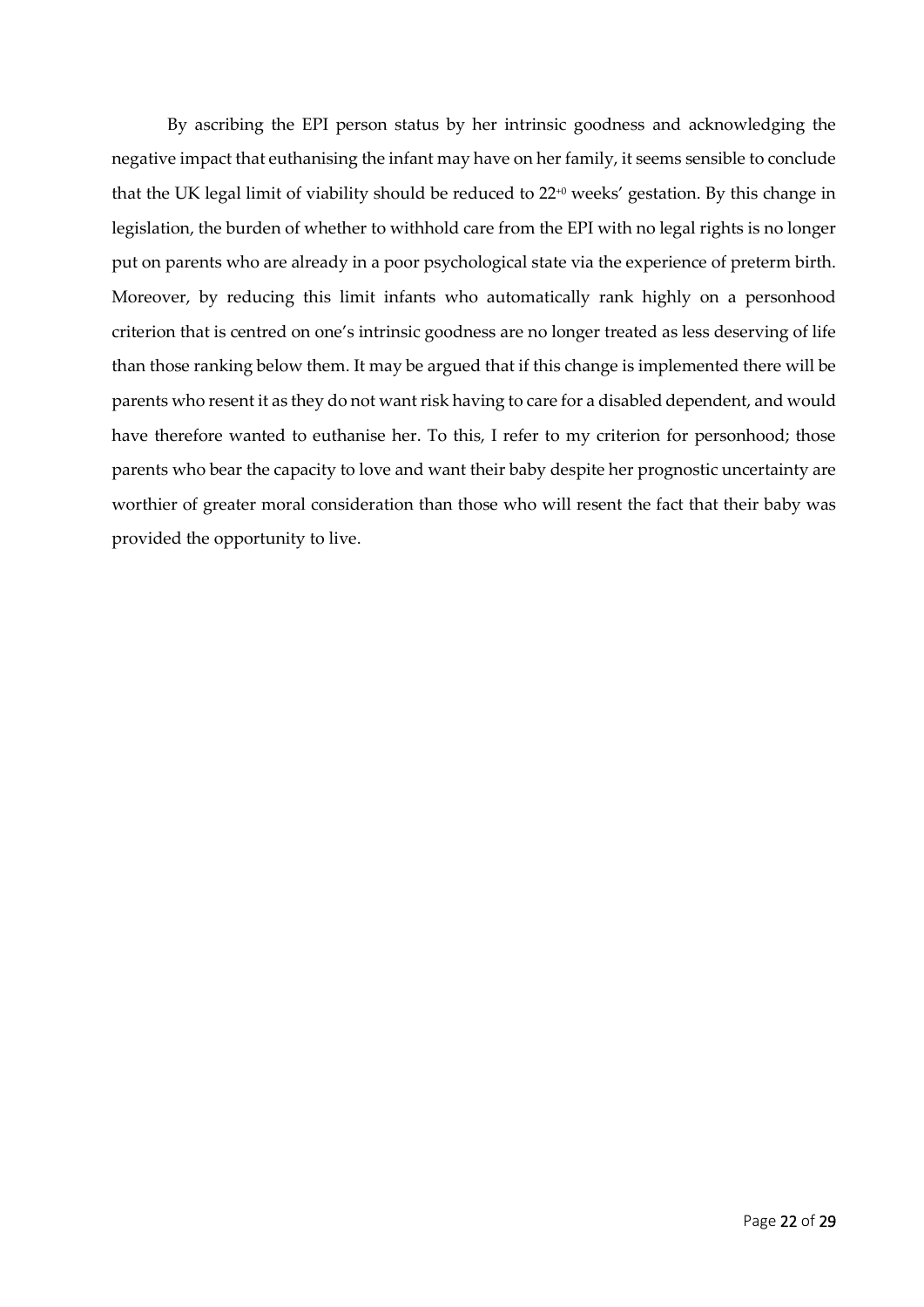### References

- *Abortion Act 1967*.1. Available at: https://www.legislation.gov.uk/ukpga/1967/87/section/1 [Accessed 29 Jul. 2018].
- Assis, V., Frank, M., Bcheche, G. and Kuboiama, B. (2014). *The value that employees with Down Syndrome can add to organizations*. Public and Social Sector Practice. McKinsey & Company, p.6.
- BBC (2010). *BBC News - Early baby survival rate 'static'*. [online] News.bbc.co.uk. Available at: http://news.bbc.co.uk/1/hi/health/8635955.stm [Accessed 29 Jul. 2018].
- Bowlby, J. (1958). The nature of the child's tie to his mother. *International Journal of Psychoanalysis*, 39, pp.350-371.
- Bowlby, J. (1969). *Attachment and loss: Volume 1. Loss*. 1st ed. New York, N.Y.: Basic Books, p.194.
- Carneiro, C., Corboz-Warnery, A. and Fivaz-Depeursinge, E. (2006). The Prenatal Lausanne Trilogue Play: A New Observational Assessment Tool of the Prenatal Co-Parenting Alliance. *Infant Mental Health Journal*, 27(2), pp.207-228.
- Chao, R. (2000). The Parenting of Immigrant Chinese and European American Mothers. *Journal of Applied Developmental Psychology*, 21(2), pp.233-248.
- Church, P., Cavanagh, A. and Shah, V. (2016). Academic Challenges for the Preterm Infant: parent and educator perspectives. *Paediatrics & Child Health*, 21(5), p.e84.
- Cranford, R. and Smith, D. (1987). Consciousness: The Most Critical Moral (Constitutional) Standard for Human Personhood. *American Journal of Law and Medicine*, 13(2-3), pp.233-248.
- Cunningham, C. (2011). *Down Syndrome*. 3rd ed. London: Souvenir Press, p.Ch. 1.
- Diong, S., Johnson, M. and Langdon, R. (2000). Breastfeeding and Chinese mothers living in Australia. *Breastfeed Review*, 8(2), pp.17-23.
- Dubber, S., Reck, C., Müller, M. and Gawlik, S. (2014). Postpartum bonding: the role of perinatal depression, anxiety and maternal–fetal bonding during pregnancy. *Archives of Women's Mental Health*, 18(2), pp.187-195.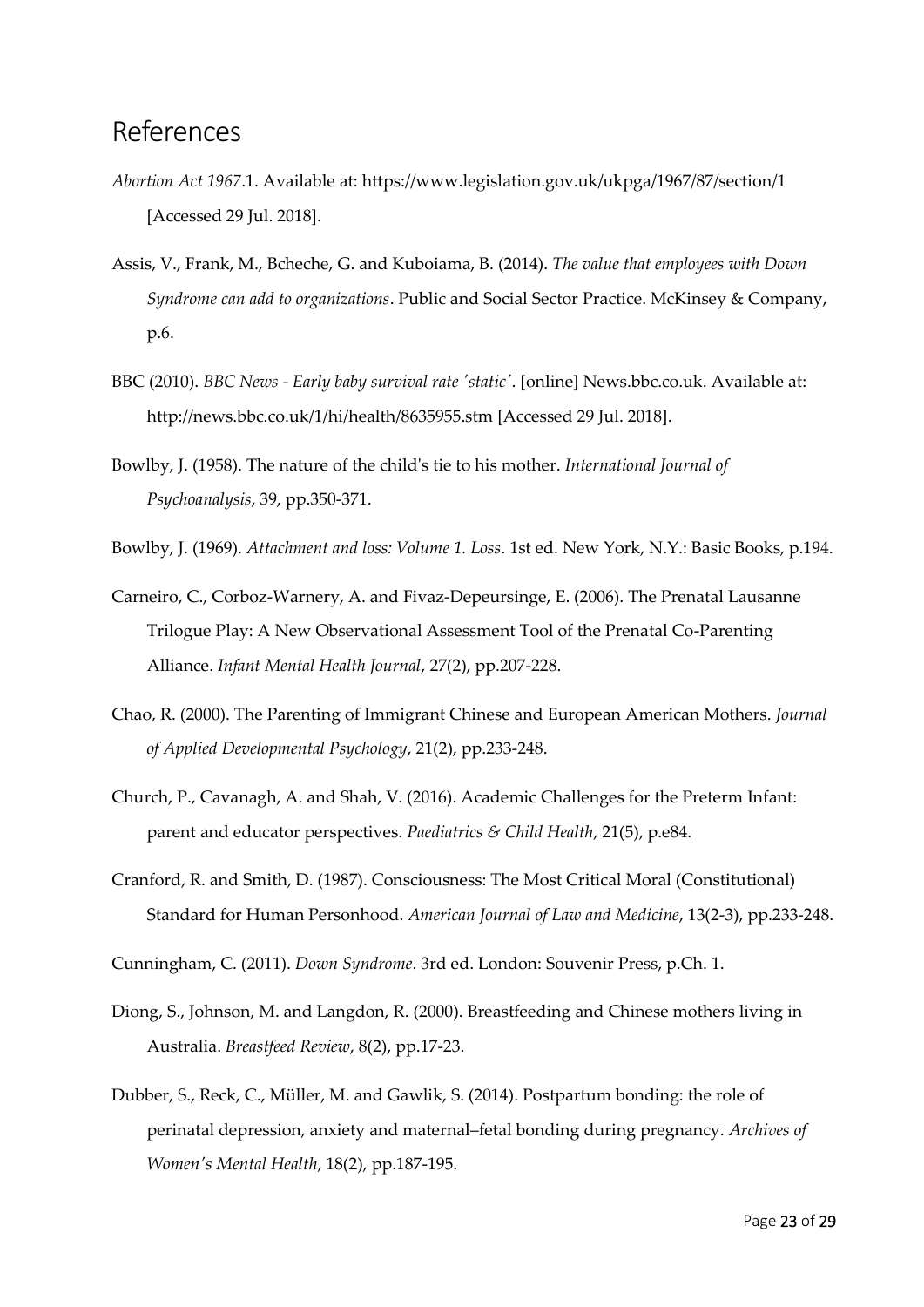- Flacking, R., Lehtonen, L., Thomson, G., Axelin, A., Ahlqvist, S., Moran, V., Ewald, U. and Dykes, F. (2012). Closeness and separation in neonatal intensive care. *Acta Paediatrica*, 101(10), pp.1032-1037.
- Fletcher, J. (1972). Indicators of Humanhood: A Tentative Profile of Man. *The Hastings Center Report*, 2(5), pp.1-2.
- Fletcher, J. (1997). *Situation ethics*. Louisville: Westminster John Knox Press, p.57. (Original work published 1966).
- Foxes Academy (2017). [online] Foxesacademy.ac.uk. Available at: http://foxesacademy.ac.uk/wp-content/uploads/2017/10/Foxes-Academy-Prospectus-2017 web-1.pdf [Accessed 20 Jul. 2018].
- Frankfurt, H. (1971). Freedom of the Will and the Concept of a Person. *The Journal of Philosophy*, 68(1), pp.5-20.
- Glass, H., Costarino, A., Stayer, S., Brett, C., Cladis, F. and Davis, P. (2015). Outcomes for Extremely Premature Infants. *Survey of Anesthesiology*, 59(6), pp.272-273.
- Gopnik, A. (2011). *The Philosophical Baby: What Children's Minds Tell Us about Truth, Love & the Meaning of Life*. Random House, pp.110-134.
- Gupta, A. and Singhal, N. (2004). Positive perceptions in parents of children with disabilities. *Asia Pacific Disability Rehabilitation Journal*, 15(1), pp.30-34.
- Hare, R. (1981). *Moral Thinking: Its Levels, Method, and Point*. Oxford: Oxford University Press, pp.101-5.
- Harley, D., Fleming, A., Greer, S. and Mundt, P. (2018). *Disability and Vocational Rehabilitation in Rural Settings: 24. Disability and Vocational Rehabilitation in Rural Settings*. Online: Springer, Cham, pp.437-453.
- Hastings, R. and Taunt, H. (2002). Positive Perceptions in Families of Children With Developmental Disabilities. *American Journal on Mental Retardation*, 107(2), pp.116-127.
- Hedderly, T., Baird, G. and McConachie, H. (2003). Parental reaction to disability. *Current Paediatrics*, 13(1), pp.30-35.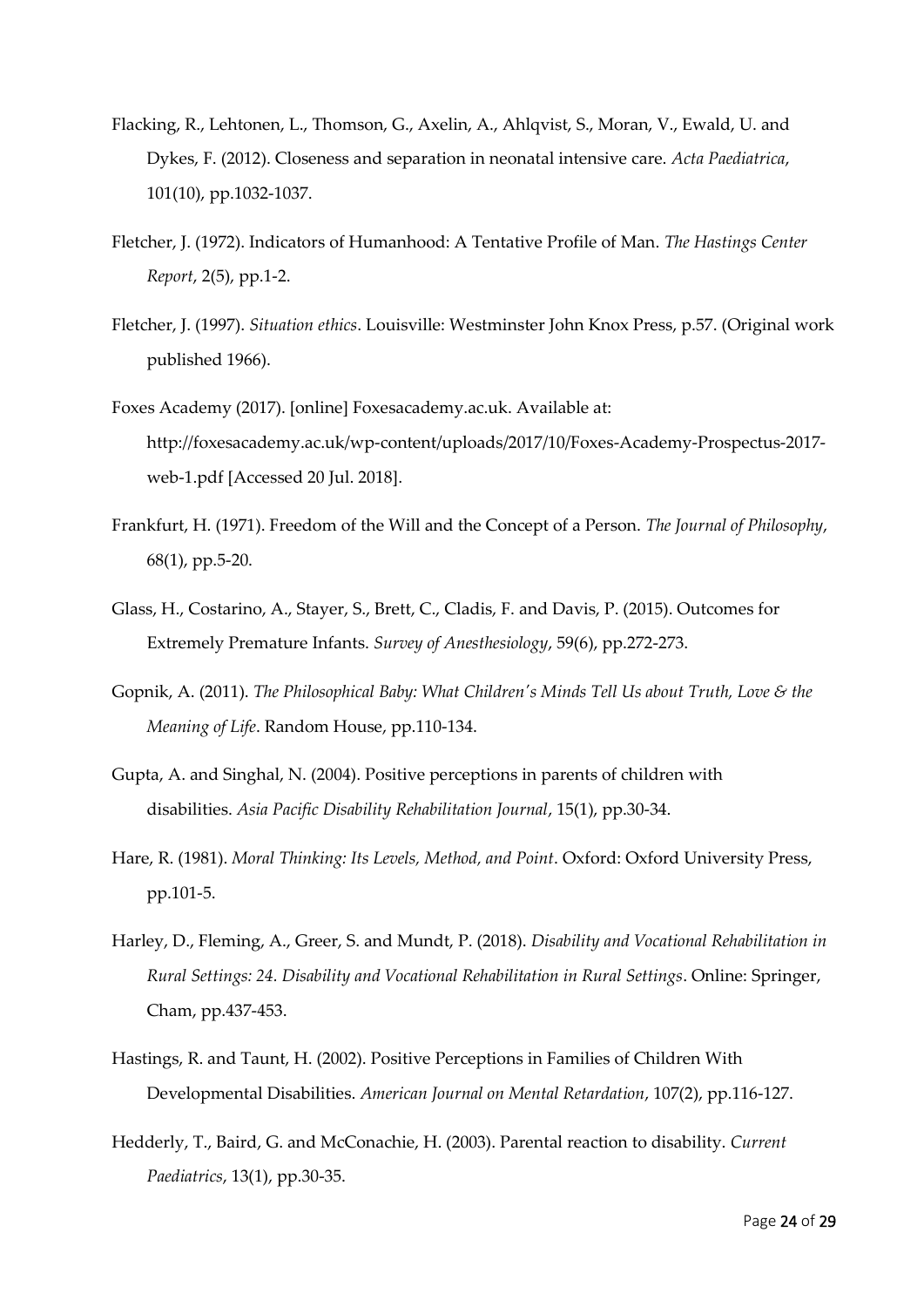- Harvard Medical School (2011). On the Brain. *The Harvard Mahoney Neuroscience Institute Letter*, 17(1), p.2.
- House of Commons (2007). *Scientific Developments Relating to the Abortion Act 1967*. Twelfth Report of Session 2006–07: Volume I. London: The Stationary Officer by Order of the House, p.13.
- Jensen-Moulton, S. (2012). Intellectual Disability in Carlisle Floyd's Of Mice and Men. *American Music*, 30(2), pp.129-156.
- Jurica, S., Colic, A., Gveric-Ahmetasevic, S., Loncarevic, D., Filipovic-Grcic, B., Stipanovic-Kastelic, J. and Resic, A. (2016). Skin of the very premature newborn – physiology and care. *Paediatria Croatica*, 60(1), pp.21-26.
- Kant, I. (2007). *Anthropology from a pragmatic point of view (1798). In: Anthropology, History, and Education. (The Cambridge Edition of the Works of Immanuel Kant).* Cambridge: Cambridge University Press, pp.227-249. (Original work published 1798).
- Kittay, E. (2009). The Personal is Philosophical is Political: A philosopher and mother of a cognitively disabled person sends notes from the battlefield. *Metaphilosophy*, 40(3-4), pp.606-627.
- Kittay, E., Jennings, B. and Wasunna, A. (2005). Dependency, Difference and the Global Ethic of Longterm Care\*. *Journal of Political Philosophy*, 13(4), pp.443-469.
- Kuratani, N. (2015). The cutting edge of neonatal anesthesia: the tide of history is changing. *Journal of Anesthesia*, 29(1), pp.1-3.
- Lantos, J. and Meadow, W. (2006). *Neonatal Bioethics: The Moral Challenges of Medical Innovation*. Baltimore: The Johns Hopkins University Press, pp.37-42.
- Locke, J. (1836). *An essay concerning human understanding*. 27th ed. Oxford: T. Tegg and Son. (Original work published 1690).
- Maj, M. (2012). Bereavement-related depression in the DSM-5 and ICD-11. *World Psychiatry*, 11(1), pp.1-2.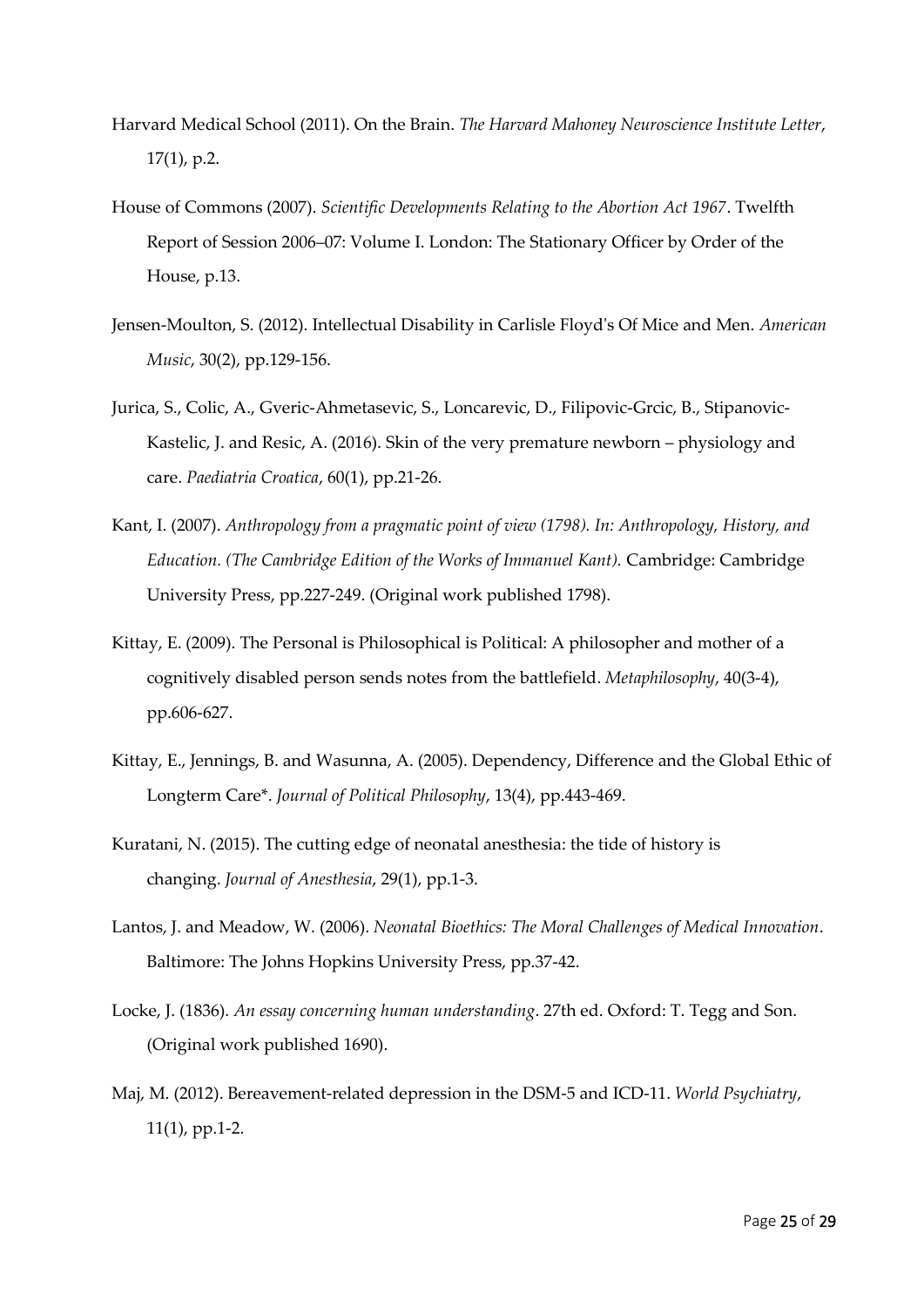- Mangham, L., Petrou, S., Doyle, L., Draper, E. and Marlow, N. (2009). The Cost of Preterm Birth Throughout Childhood in England and Wales. *PEDIATRICS*, 123(2), pp.e312-e327.
- Meuti, V., Aceti, F., Giacchetti, N., Carluccio, G., Zaccagni, M., Marini, I., Giancola, O., Ciolli, P. and Biondi, M. (2015). Perinatal Depression and Patterns of Attachment: A Critical Risk Factor?. *Depression Research and Treatment*, 2015, pp.1-9.
- Ministry of Welfare (2017). *Facts about Down syndrome and pre-natal screening in Iceland*. [online] Government Offices of Iceland. Available at: https://www.government.is/news/article/2017/12/11/Facts-about-Down-syndrome-andpre-natal-screening-in-Iceland/ [Accessed 16 Jul. 2018].
- Moon, C., Lagercrantz, H. and Kuhl, P. (2013). Language experiencedin uteroaffects vowel perception after birth: a two-country study. *Acta Paediatrica*, 102(2), pp.156-160.
- National Health Service (2015). *Colic*. [online] nhs.uk. Available at: https://www.nhs.uk/conditions/colic/ [Accessed 12 Aug. 2018].
- National Health Service (2016). *Baby teething symptoms*. [online] nhs.uk. Available at: https://www.nhs.uk/conditions/pregnancy-and-baby/teething-and-tooth-care/#teethingsymptoms [Accessed 12 Aug. 2018].
- National Health Service (2018). *Getting to know your newborn*. [online] nhs.uk. Available at: https://www.nhs.uk/conditions/pregnancy-and-baby/your-baby-after-birth/ [Accessed 2 Aug. 2018].
- National Health Service (2017a). *Haemophilia*. [online] National Health Service. Available at: https://www.nhs.uk/conditions/haemophilia/ [Accessed 25 Jul. 2018].
- National Health Service (2017b). *Causes: Down's Syndrome*. [online] nhs.uk. Available at: https://www.nhs.uk/conditions/downs-syndrome/causes/ [Accessed 11 Aug. 2018].
- O'Leary, J. (2015). Subsequent pregnancy: healing to attach after perinatal loss. *BMC Pregnancy and Childbirth*, 15(S1).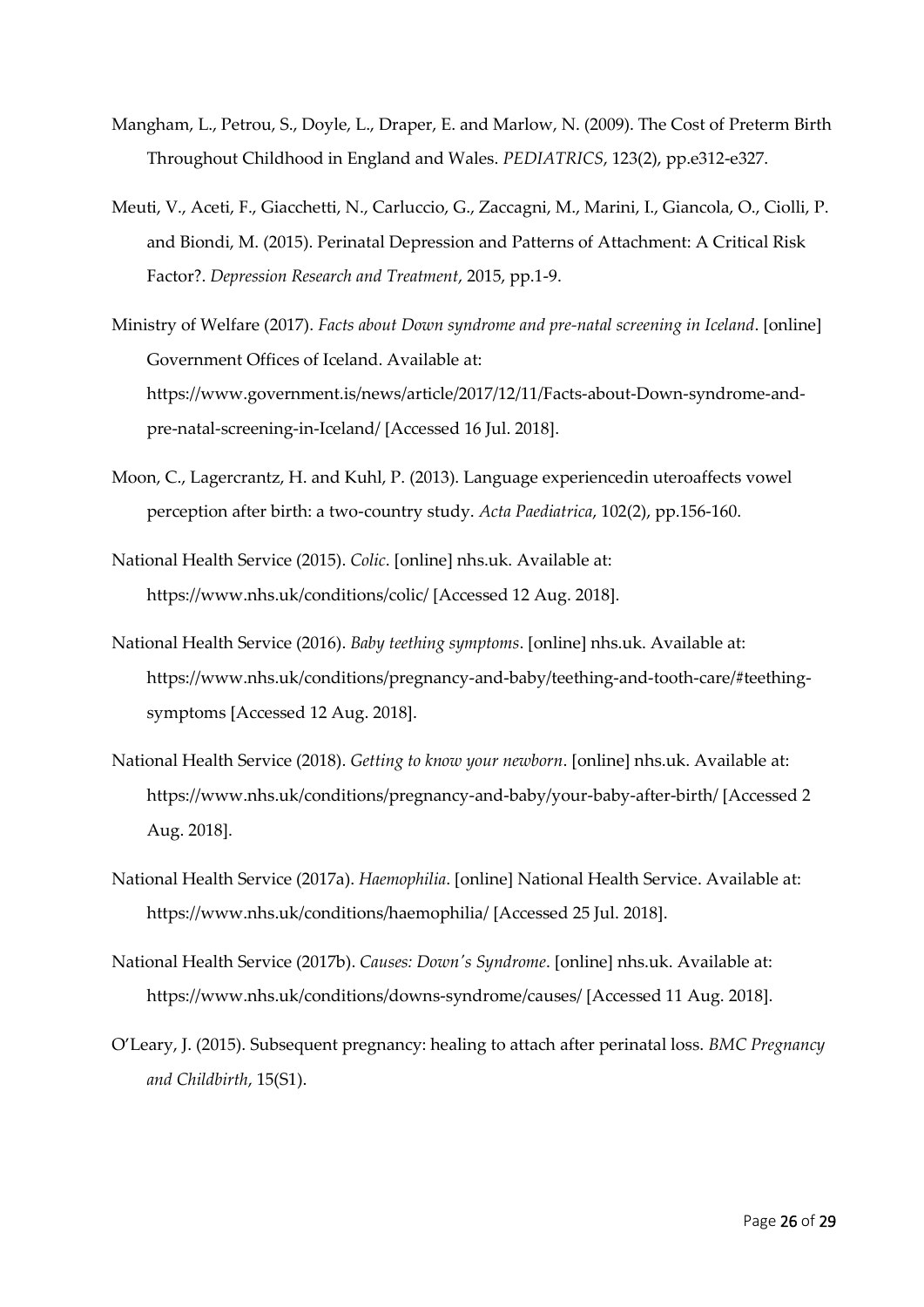Office for National Statistics (2013). *What matters most to personal well-being?*. Measuring National Well-being, What matters most to Personal Well-being? Online: The National Archives. Available at:

http://webarchive.nationalarchives.gov.uk/20160107113217/http://www.ons.gov.uk/ons/rel /wellbeing/measuring-national-well-being/what-matters-most-to-personal-well-being-inthe-uk-/sty-personal-well-being.html [Accessed 9 Aug. 2018].

- Office for National Statistics (2018a). *A08: Labour market status of disabled people - Office for National Statistics*. [online] Office for National Statistics. Available at: https://www.ons.gov.uk/employmentandlabourmarket/peopleinwork/employmentandem ployeetypes/datasets/labourmarketstatusofdisabledpeoplea08 [Accessed 10 Aug. 2018].
- Office for National Statistics (2018b). *Personal well-being in the UK: January to December 2017*. Online: Office for National Statistics, pp.11-12.
- Page, G. (2004). Are There Long-Term Consequences of Pain in Newborn or Very Young Infants?. *Journal of Perinatal Education*, 13(3), pp.10-17.
- Parliament (2017). *House of Commons - Disability employment gap - Work and Pensions Committee*. [online] Publications.parliament.uk. Available at: https://publications.parliament.uk/pa/cm201617/cmselect/cmworpen/56/5604.htm [Accessed 10 Aug. 2018].
- Pascalis, O., de Haan, M. and Nelson, C. (2002). Is Face Processing Species-Specific During the First Year of Life?. *Science*, 296(5571), pp.1321-1323.
- Pisoni, C., Garofoli, F., Tzialla, C., Orcesi, S., Spinillo, A., Politi, P., Balottin, U., Manzoni, P. and Stronati, M. (2014). Risk and protective factors in maternal–fetal attachment development. *Early Human Development*, 90, pp.S45-S46.

Raz, J. (2006). Engaging Reason: On the Theory of Value and Action. *Oxford University Press*.

Roberts Jr., J., Cronin, J. and Todres, I. (2001). *A practice of anesthesia for infants and children: Chapter 14*. 3rd ed. Philadelphia: Saunders.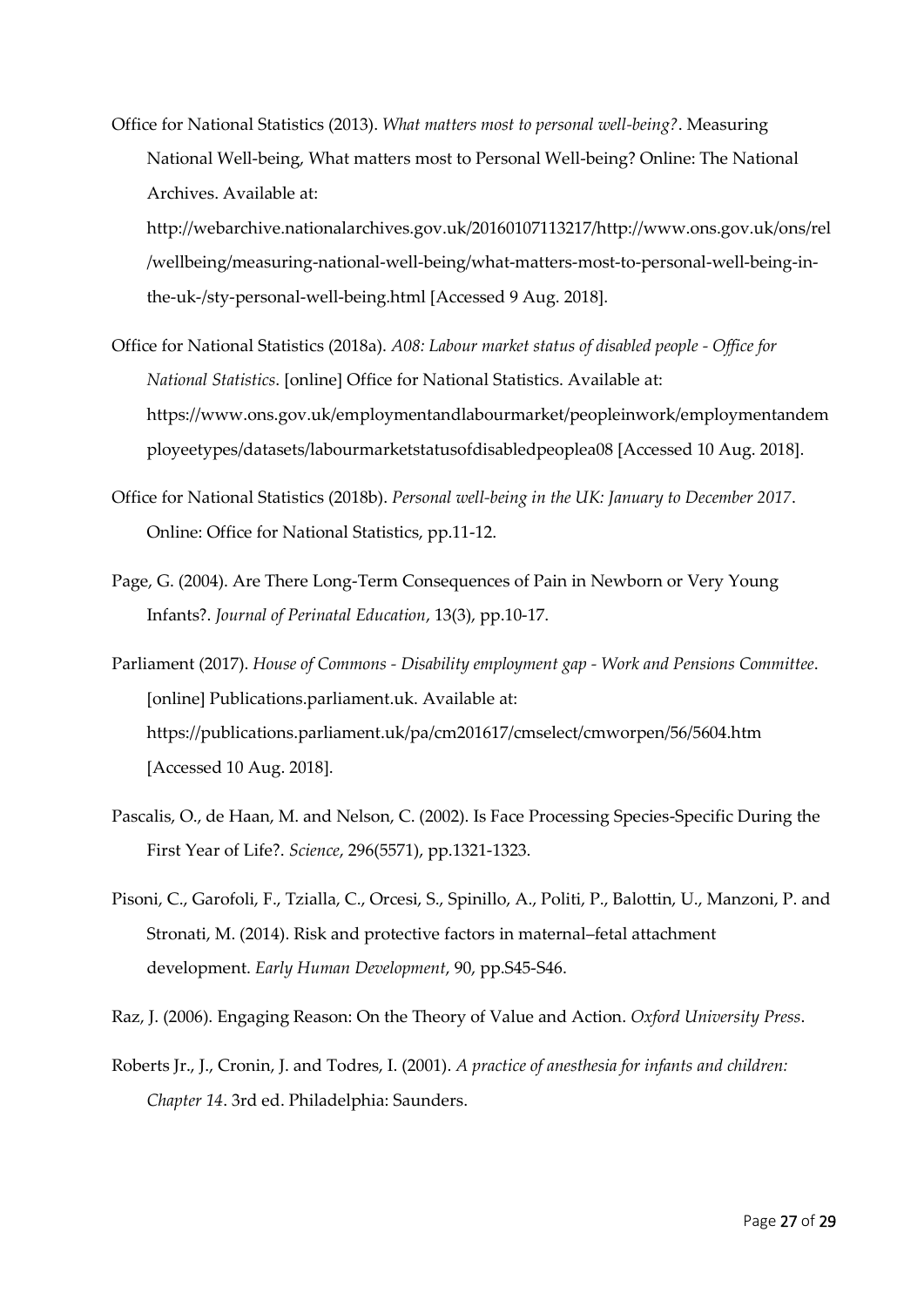- Royal College of Obstetricians and Gynaecologists (2010). *Pregnancy for Fetal Abnormality in England, Scotland and Wales*. London: Royal College of Obstetricians and Gynaecologists, p.viii.
- Sakota, T. (2012). Induced Abortion in Japan: From the viewpoint of the media. *Japan Medical Association Journal*, 55(3), pp.217-220.
- Santorum, M., Wright, D., Syngelaki, A., Karagioti, N. and Nicolaides, K. (2017). Accuracy of first-trimester combined test in screening for trisomies 21, 18 and 13. *Ultrasound in Obstetrics & Gynecology*, 49(6), pp.714-720.
- Schulze, P., Zhao, B. and Young, C. (2009). Beliefs About Infant Feeding in China and the United States: Implications for Breastfeeding Promotion. *Ecology of Food and Nutrition*, 48(5), pp.345-368.
- Shaw, A. (1973). Dilemmas of Informed Consent in Children. *New England Journal of Medicine*, 289(17), pp.885-890.
- Singer, P. (2017). *Practical ethics*. 3rd ed. Cambridge: Cambridge University Press.
- Singer, P. and Kuhse, H. (2002). *Unsanctifying human life*. 1st ed. Oxford: Blackwell.
- Smith, P., Namasivayam Ambalavanan,, N., Li, L., Cotten, C., Laughon, M., Walsh, M., Das, A., Bell, E., Carlo, W., Stoll, B., Shankaran, S., Laptook, A., Higgins, R. and Goldberg, R. (2012). Approach to Infants Born at 22 to 24 Weeks' Gestation: Relationship to Outcomes of More-Mature Infants. *PEDIATRICS*, 129(6), pp.X34-X34.
- Snyder, S. and Mitchell, D. (2006). *Cultural locations of disability*. 1st ed. Chicago: The University of Chicago Press, p.x.
- Statistics Iceland (2018). *Publication detail - Population projections 2017–2066*. [online] Statistics Iceland. Available at: https://www.statice.is/publications/publication-detail?id=58823 [Accessed 11 Aug. 2018].
- Target Ovarian Cancer (2015). *Access to drugs | Target Ovarian Cancer*. [online] Targetovariancancer.org.uk. Available at: https://www.targetovariancancer.org.uk/ourcampaigns/access-drugs/cancer-drugs-fund [Accessed 31 Jul. 2018].